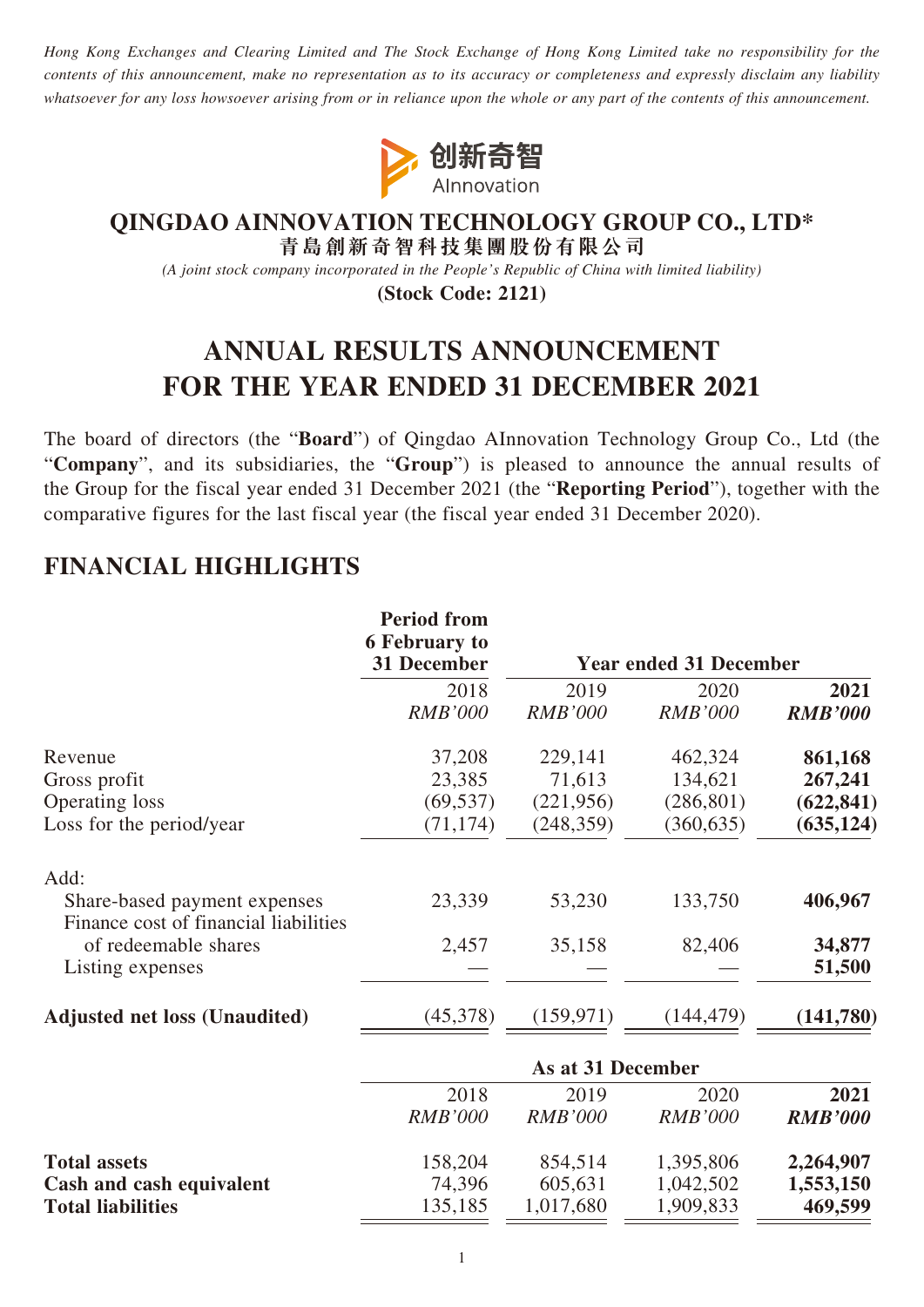## **KA base revenue value**

|                                  | <b>Period from</b><br><b>6 February to</b> |         |                               |           |
|----------------------------------|--------------------------------------------|---------|-------------------------------|-----------|
|                                  | 31 December                                |         | <b>Year ended 31 December</b> |           |
|                                  | 2018                                       | 2019    | 2020                          | 2021      |
| Number of premium customers      |                                            | 13      | 23                            | 42        |
| Premium customer revenue         |                                            |         |                               |           |
| (RMB in thousands)               |                                            | 114,163 | 381,255                       | 798,661   |
| Premium customer dollar based    |                                            |         |                               |           |
| repeating rate                   | n.a.                                       | n.a.    | 112.7%                        | $102.5\%$ |
| Total number of customers        | 50                                         | 150     | 157                           | 159       |
| Total revenue (RMB in thousands) | 37,208                                     | 229,141 | 462,324                       | 861,168   |

# *Revenue-By Type of Products/Services*

|                                                        | <b>Period from</b><br><b>6 February to</b><br><b>31 December</b> |       |                                  |       | <b>Year ended 31 December</b>    |       |                                  |       |
|--------------------------------------------------------|------------------------------------------------------------------|-------|----------------------------------|-------|----------------------------------|-------|----------------------------------|-------|
|                                                        | 2018<br>amount<br><b>RMB'000</b>                                 | $\%$  | 2019<br>amount<br><b>RMB'000</b> | $\%$  | 2020<br>amount<br><b>RMB'000</b> | $\%$  | 2021<br>amount<br><b>RMB'000</b> | $\%$  |
| Sales of products<br>and solutions<br>Services of data | 36,545                                                           | 98.2  | 224,408                          | 97.9  | 451,726                          | 97.7  | 846,411                          | 98.3  |
| solutions                                              | 663                                                              | 1.8   | 4,733                            | 2.1   | 10,598                           | 2.3   | 14,757                           | 1.7   |
| <b>Total</b>                                           | 37,208                                                           | 100.0 | 229,141                          | 100.0 | 462,324                          | 100.0 | 861,168                          | 100.0 |

# *Revenue-By Customer Type*

|                                 | <b>Period from</b><br><b>6 February to</b><br>31 December |              |                                  |              | <b>Year ended 31 December</b>    |              |                                  |              |
|---------------------------------|-----------------------------------------------------------|--------------|----------------------------------|--------------|----------------------------------|--------------|----------------------------------|--------------|
|                                 | 2018<br>amount<br><b>RMB'000</b>                          | $\%$         | 2019<br>amount<br><b>RMB'000</b> | $\%$         | 2020<br>amount<br><b>RMB'000</b> | $\%$         | 2021<br>amount<br><b>RMB'000</b> | $\%$         |
| System integrators<br>End-users | 5,705<br>31,503                                           | 15.3<br>84.7 | 136,407<br>92,734                | 59.5<br>40.5 | 351,428<br>110,896               | 76.0<br>24.0 | 643,831<br>217,337               | 74.8<br>25.2 |
| <b>Total</b>                    | 37,208                                                    | 100.0        | 229,141                          | 100.0        | 462,324                          | 100.0        | 861,168                          | 100.0        |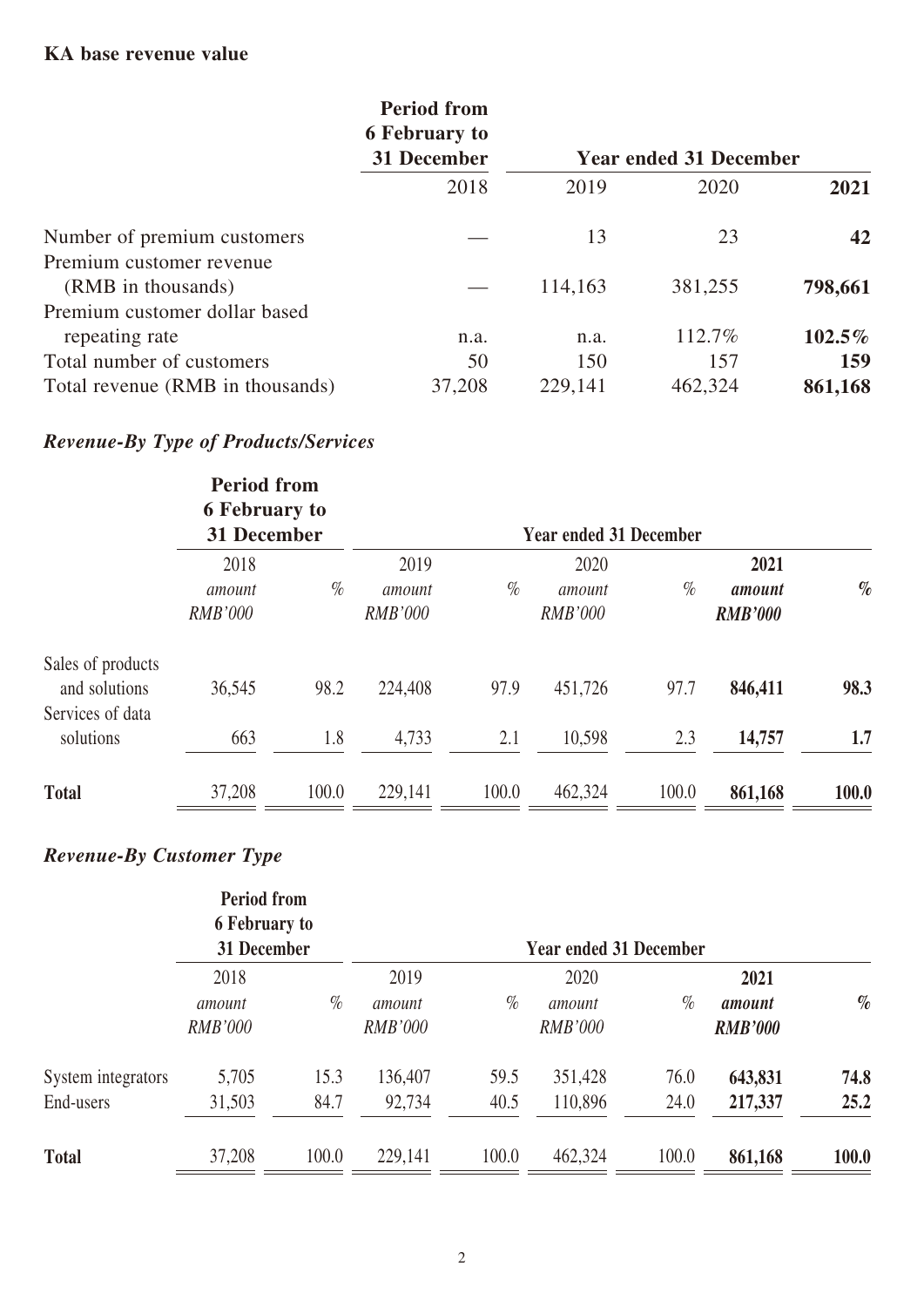#### *Revenue-By Industry Verticals*

|                           | <b>Period from</b><br><b>6 February to</b><br>31 December |       |                                  |       | <b>Year ended 31 December</b>    |       |                                  |       |
|---------------------------|-----------------------------------------------------------|-------|----------------------------------|-------|----------------------------------|-------|----------------------------------|-------|
|                           | 2018<br>amount<br><b>RMB'000</b>                          | $\%$  | 2019<br>amount<br><b>RMB'000</b> | $\%$  | 2020<br>amount<br><b>RMB'000</b> | $\%$  | 2021<br>amount<br><b>RMB'000</b> | $\%$  |
| <b>Manufacturing</b>      | 13,636                                                    | 36.6  | 78,429                           | 34.2  | 193,098                          | 41.8  | 449,000                          | 52.2  |
| Automotive equipment      | 238                                                       | 0.6   | 1,956                            | 0.9   | 2,382                            | 0.5   | 142,656                          | 16.6  |
| High-tech/3C              | 4,140                                                     | 11.1  | 17,491                           | 7.6   | 36,504                           | 7.9   | 88,343                           | 10.3  |
| OLED panel                |                                                           |       |                                  |       |                                  |       |                                  |       |
| manufacturing             |                                                           | 0.0   |                                  | 0.0   | 36,527                           | 7.9   | 60,096                           | 7.0   |
| Iron and steel            |                                                           |       |                                  |       |                                  |       |                                  |       |
| metallurgy                |                                                           | 0.0   | 5,165                            | 2.3   | 31,418                           | 6.8   | 44,765                           | 5.2   |
| Energy and power          |                                                           | 0.0   |                                  | 0.0   | 19,240                           | 4.2   | 35,780                           | 4.2   |
| Engineering and           |                                                           |       |                                  |       |                                  |       |                                  |       |
| construction              |                                                           | 0.0   | 1,887                            | 0.8   | 4,044                            | 0.9   | 5,650                            | 0.7   |
| Others                    | 9,258                                                     | 24.9  | 51,930                           | 22.7  | 62,983                           | 13.6  | 71,710                           | 8.2   |
| <b>Financial services</b> | 5,356                                                     | 14.4  | 53,539                           | 23.4  | 183,520                          | 39.7  | 274,117                          | 31.8  |
| <b>Banking</b>            |                                                           | 0.0   | 17,365                           | 7.6   | 40,120                           | 8.7   | 122,868                          | 14.3  |
| Insurance                 | 3,632                                                     | 9.8   | 28,736                           | 12.5  | 117,145                          | 25.3  | 28,204                           | 3.3   |
| Others                    | 1,724                                                     | 4.6   | 7,438                            | 3.2   | 26,255                           | 5.7   | 123,045                          | 14.2  |
| Other industries          | 18,216                                                    | 49.0  | 97,173                           | 42.4  | 85,706                           | 18.5  | 138,051                          | 16.0  |
| <b>Total</b>              | 37,208                                                    | 100.0 | 229,141                          | 100.0 | 462,324                          | 100.0 | 861,168                          | 100.0 |

## **BUSINESS OVERVIEW**

#### **Part I: Business Review**

Since 2021, the global economy has struggled to recover under the repeated impact of the epidemic. In particular, the digital economy driven by the new generation of information technology represented by artificial intelligence has shown strong resilience, and promoted profound changes in traditional production methods and global industrial structure. The Chinese government puts a high value on the integrated development of the digital economy and the real economy. The "Development Plan of the Digital Economy in the 14th Five-Year Plan Period" states that the country aims to raise the proportion of the added value of core digital economy industries in its GDP to 10% by 2025. At present, the focus of the integration of digital technology and industry is expanding from consumption to production. The manufacturing industry with a longer industrial chain and richer application scenarios will become the main battleground of digital applications, bringing broader growth space for the digital economy.

As an artificial intelligence enterprise rooted in China, AInnovation shoulders a corporate mission of "artificial intelligence empowering business value". Benefiting the dividend of the digital infrastructure era, AInnovation actively grasps the development opportunities from the digitalization, networking and intellectualization of traditional industries, and continuously makes breakthroughs and innovations in the fields of "AI + Manufacturing" and "AI + Financial Services", thus has achieved major strategic results in the fiscal year 2021.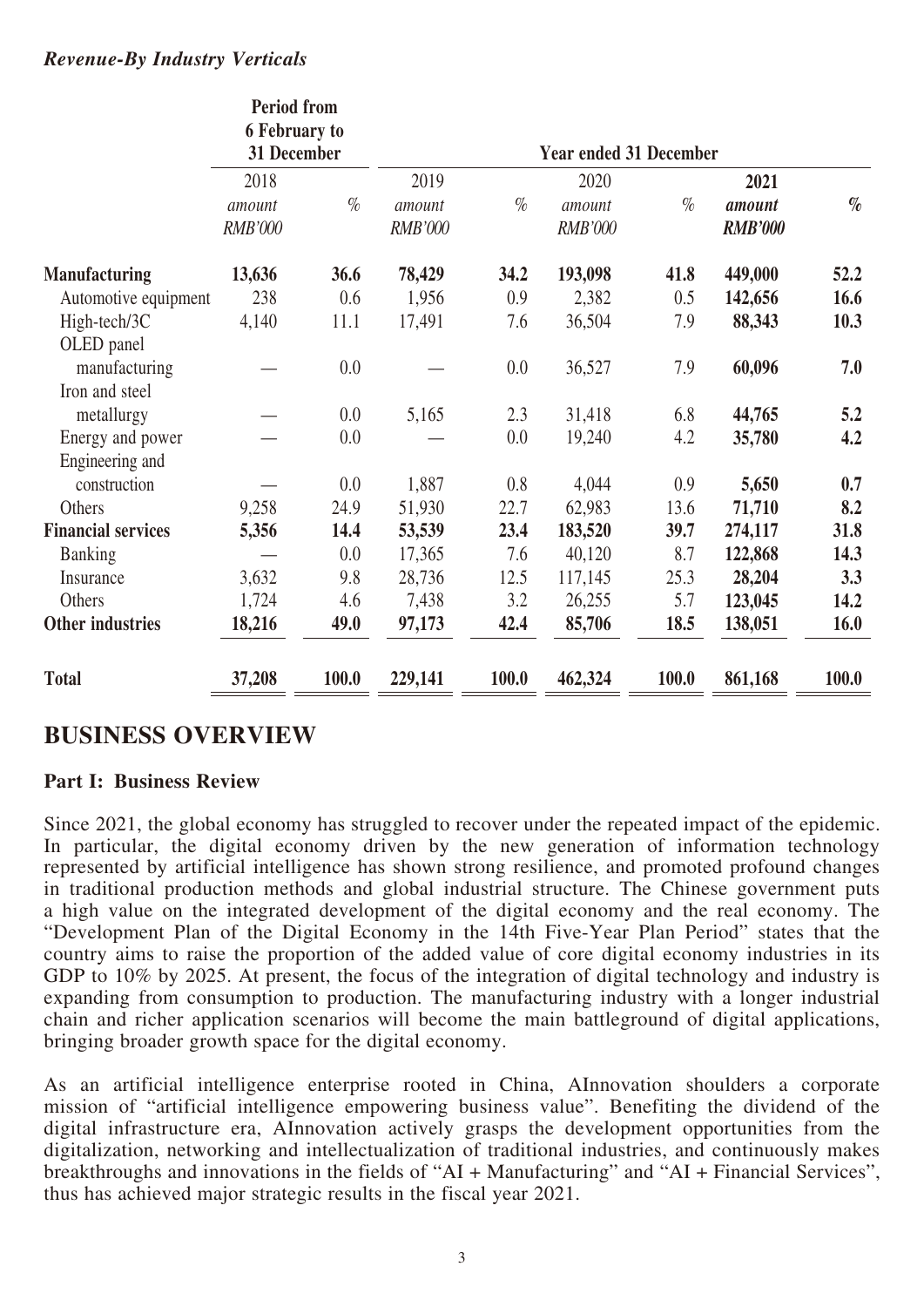As of 31 December 2021, the Group's revenue in 2021 reached RMB861.2 million, representing a year-on-year increase of 86.3%; its gross profit reached RMB267.2 million, representing a year-onyear increase of 98.5%; its gross profit margin was 31.0%, representing a year-on-year increase of 1.9 percentage points.

In 2021, we insisted that technological innovation was the primary productive force, and continued to expand the scale of our technology R&D team, enrich and improve the MMOC artificial intelligence platform, and the number of patent applications reached a new high. As of 31 December 2021, the Group had a total of 259 technicians, accounting for 56.7%. We applied for a total of 634 AI-related patents, more than 90% of which were invention patents, and successfully registered 124 patents, and further applied for 112 new patents in 2021.

In 2021, we continued to focus on our business strategy, and consolidated the business layout of "AI + Manufacturing" as our major business, followed by "AI + Financial Services". In the fiscal year 2021, the proportion of revenue from manufacturing industry has increased to 52.2%, and the proportion of revenue from "AI + Manufacturing" and "AI + Financial Services" has reached to 84.0%. Benefited from the promotion of favorable policies such as new infrastructure and the 14th Five-Year Plan for Intelligent Manufacturing Development, we expect to continue to grow in the manufacturing industry.

We have provided AI-based products and solutions to 159 customers in 2021. The expanding customer base and increasing customer spending became the key drivers of revenue growth. The number of high-quality customers has increased from 23 in 2020 to 42 in 2021. The repurchase rate of high-quality customers in terms of amount is 102.5%, highlighting our ability to continuously expand and deepen our ability to serve our premium customer base.

#### *Continue to expand MMOC AI platform capabilities*

The Company firmly takes the AI platform as its technical base, reuses technology assets, and creates full-stack AI-based solutions for customers. The Company continues to invest in research and development resources, and is committed to building its proprietary AI platform into a development ecosystem. In order to better implement such strategy, the Company has introduced the Cloud platform on top of the original MMO platform in 2021. The Cloud platform offers better infrastructure capabilities for the MMO platform, forming an organic and unified MMOC artificial intelligence platform. Nowadays, the Company is fully promoting its research and development and has made significant progress in the past year.

MMOC is an end-to-end platform that supports innovation, R&D and delivery of AI solutions. Leveraging the technical core of "data + algorithm" and built-in cutting-edge technology cores such as combinatorial feature mining, few-shot learning and pre-trained models, etc., the MMOC platform offers structured and unstructured diversified data supports, and realizes the seamless collaboration of "cloud + terminal" to improve resource utilization and meet flexible application requirements.

Building an AI solution based on the MMOC platform can shorten the pre-sales POC cycle and solution delivery cycle, reduce the skill requirements of delivery personnel, improve the business effect of the solution and the standardization of delivery tools/processes, and accumulate technology assets to achieve cross-project reuse.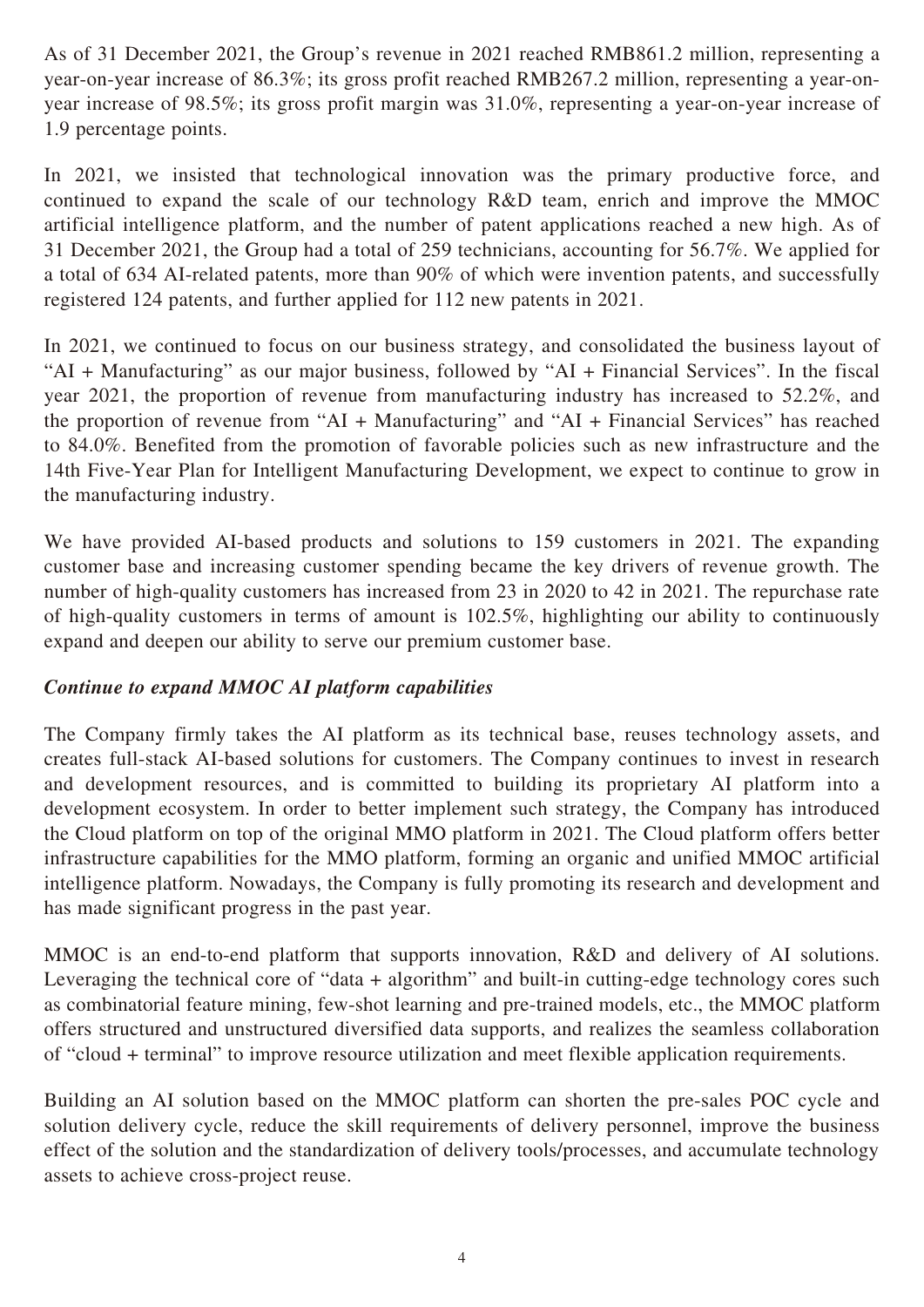

Technical architecture of the MMOC platform

MMOC's powerful platform capabilities have effectively supported the business side and delivery side to win more end-user orders, improve end-to-end delivery capabilities, reduce costs, increase profits and improve customer satisfaction and repurchase rates. The main applicable scenarios of MMOC include: industrial CV applications (for example, surface defect detection), AI-based video analysis projects (for example, security inspection, intelligent monitoring, etc.), AI basic platform construction projects (for example, machine learning platform, feature platform, asset management platform, etc.), data intelligence solution projects (for example, intelligent operation and maintenance of wind power units, intelligent AGV car scheduling, intelligent production and scheduling, etc.).

## *Continuously focused on business layout*

In 2021, based on the two major industries of manufacturing and financial services, we have refined four business themes from the perspective of customer value, namely "manufacturing intelligence, edge vision, intelligent data center, intelligent data governance", and provided full-stack AI-based products and solutions around each business subject. Each type of AI-based products and solutions can be reduplicated, extended and customized to meet the differentiated requirements from customers.

We continue to expand the lineup of AI-based products and solutions, strengthen the accumulation of asset pools including assets-based solutions, (ABS) and rapid deployed products (RDP) and refine more standardized and modular products. By utilizing these differentiated combinations of reusable and asset-based RDP/ABS, we can achieve the ability to provide long-term service to customer for scenario needs, thereby improving customer stickiness and repurchase rate. With the continuous accumulation and iteration of ABS and RDP on our AI platforms, this approach based on technology assets can ensure the development of solutions that can be delivered in mass production in the shortest time, less engineering and lower cost.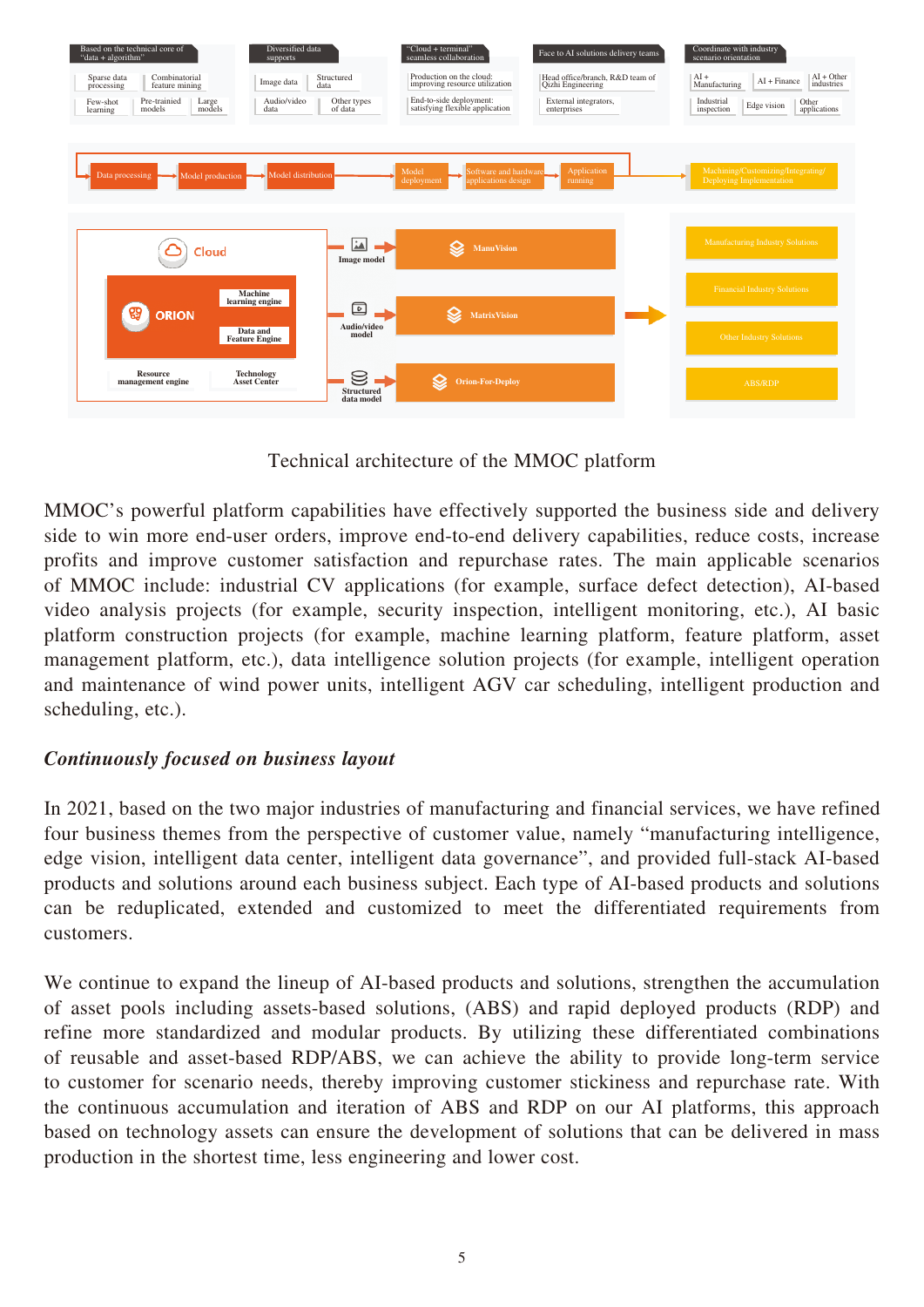As for market expansion, we continue to implement the "1+N/1\*N" market expansion model, which is effectively administrated. Starting from a single application scenario for industry customer, we set a model through the success of the first project, and encourage customers to use AI to solve more problems appeared in application scenarios, thereby creating customer stickiness. We regard this as the "1+N" cooperation. After making successful cases for such customers, we regard this as the "1\*N" expansion to achieve network effect of large-scale application in view of the reusability of our technology assets, ABS and RDP, which can be quickly replicated to more customers in the same field. For example, our solution in intelligent molten iron transportation management has been used in multiple large iron enterprises, and our solution in intelligent liquid crystal semiconductor production was also applied by many leading customers in the industry.

#### *AI-based products and solutions*

In 2021, we have successfully built the AInnovation Intelligent Manufacturing System (AIMS) based on customer needs and industry characteristics, which injects AI capabilities into the daily operations of manufacturing companies, so as to help customers achieve intelligent transformation from the two dimensions of operational efficiency and information intelligence. We focus on digging the value of sub-sectors such as iron and steel metallurgy, energy and power, panel semiconductors, automotive equipments, and intelligent data centers, and make a number of classic cases about intelligent transformation in the industry.

In the field of iron and steel metallurgy, we continue to improve the standardization and enrich the functions of the intelligent molten iron transportation solution. We have added a series of functions at safety level to make the core components of such solution meet the high safety level requirements of CRCC/SIL4. In cooperation with a large steel company in northern China, we applied the intelligent molten iron transportation solution to hybrid locomotives for the first time in the industry, and the whole system also passed strict tests in a low temperature environment of -40°C, ensuring that our solution can provide stable output value for customers in different production environments. At the same time, focusing on the existing intelligent molten iron transportation solution, we have developed an iron-steel interface intelligent management and control platform to realize the whole-process of the iron-steel interface, including information collection, data analysis and intelligent management and control, and successfully deployed and operated it in a steel base of one of the largest steel manufacturing groups in China. By implementing the "1+N" strategy of deeply cultivating key customers, we also cooperated deeply with such group to incubate the intelligent metallographic analysis solution on the MMOC platform, which is used for intelligent classification and rating of nonmetallic debris in steel, thereby greatly improving the efficiency and accuracy of detection.

In the field of energy and power, we have developed the intelligent wind power operation and maintenance solution in 2021, which is equipped with the ability to combine computer vision algorithms and automated prediction models to conduct multi-dimensional structured analysis of video signals at the wind power plant site, and use the remotely collected IoT data relevant with the operation of equipment to monitor the operation status of the wind farm in real-time, such as detecting abnormal safety events, timely predicting wind turbine equipment that needs maintenance, and providing alerts. Wind farms that use our intelligent wind power operation and maintenance solution are usually located on inaccessible land, or even in seas far away from land. Our intelligent wind power operation and maintenance solution can help customers to conduct remote operation and maintenance of these wind farms more efficiently, and identify potential maintenance needs in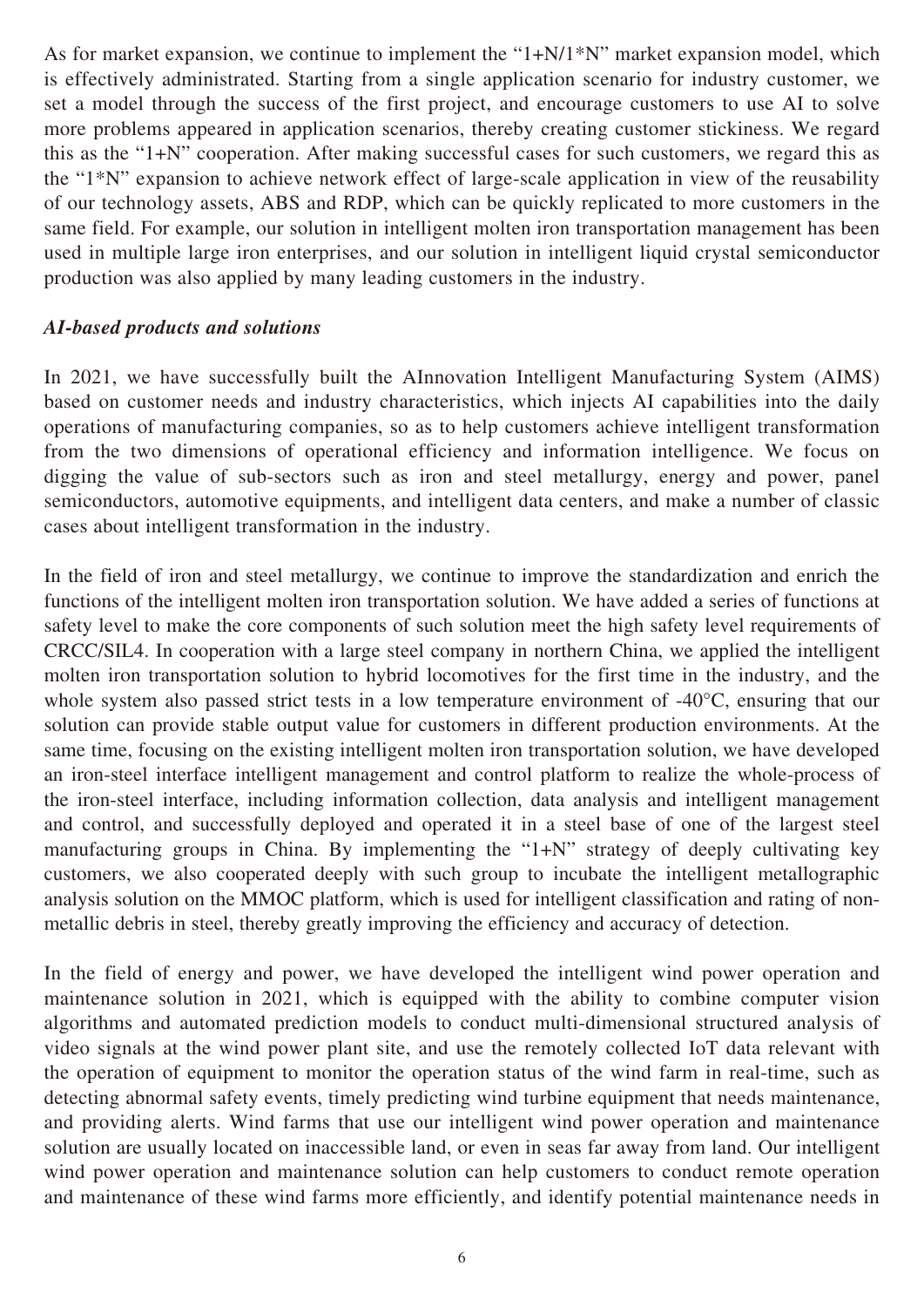a timely manner without unnecessary downtime. For example, we recently signed an offshore wind power operation and maintenance project with a world-class green energy group in China, which is expected to increase power generation by 1.5–4% for this customer, while reducing operation and maintenance costs by 5–8%.

In the field of panel semiconductors, using the pre-trained model and cutting-edge few-shot learning training algorithm provided by the MMOC platform, the panel glass quality inspection solution we researched and developed can flexibly and quickly adjust its detection algorithm and scheme according to different production lines of customers and the defect patterns that change from time to time, in order to ensure a false detection rate of less than 0.1% and a missed detection rate of less than 0.01%. Such solution has been put into trial operation in several production lines of one of the largest panel glass manufacturers in China and has obtained excellent customer feedback.

In the field of automotive equipments, through the deep integration of machine vision technology and traditional manufacturing platform technology, we have developed a series of solutions in automotive sunroof gluing, the assembling and quality inspection of core components, and vehicle appearance quality inspection, etc., to help customers improve the detection efficiency of key production nodes, reduce the workload of quality inspectors and improve the stability of quality management.

In the financial service industry, we continue to develop data center IT and infrastructure intelligent operation and maintenance solutions, and focus on helping customers improve the operation and maintenance efficiency of data center assets. The intelligent hybrid cloud management solution we have developed helps many financial industry clients including a large insurance company to efficiently manage their computing power resources across multiple heterogeneous clusters. With the intelligent computing power resource optimization technology provided by the Orion platform, we further help customers maximize the use of the computing power resources they manage, so as to serve more computing needs and reduce the overall computing cost. Our proprietary AIOps intelligent operation and maintenance solution uses artificial intelligence technology to analyze the operation logs of computing power resources in customer data centers, so as to detect potential faults in time and perform rapid intelligent root cause analysis of faults, and use the ever-enhancing knowledge graph to automatically recommend the fault solutions for operation and maintenance personnel, which will in turn improve the efficiency and quality of operation and maintenance.

## **Part II: Future Prospects**

To sustain the growth momentum in 2021 and further consolidate our leading position in "AI + Manufacturing" sector, we will take benign sound growth and sustainable operation as our basic guiding ideologies, allocate resources from various aspects such as technologies, products, industries, engineering and commercialization, and promote the coordinated development and organic growth of the Group.

We plan to (i) continuously optimize our AI platforms and strengthen our R&D capabilities; (ii) continuously grow and enrich our solution offerings; (iii) continuously enhance our commercialization capabilities; (iv) continuously broaden our customer base and deepen the cooperation relationships with customers; and (v) continuously pursue strategic investments and acquisitions to strengthen our market position.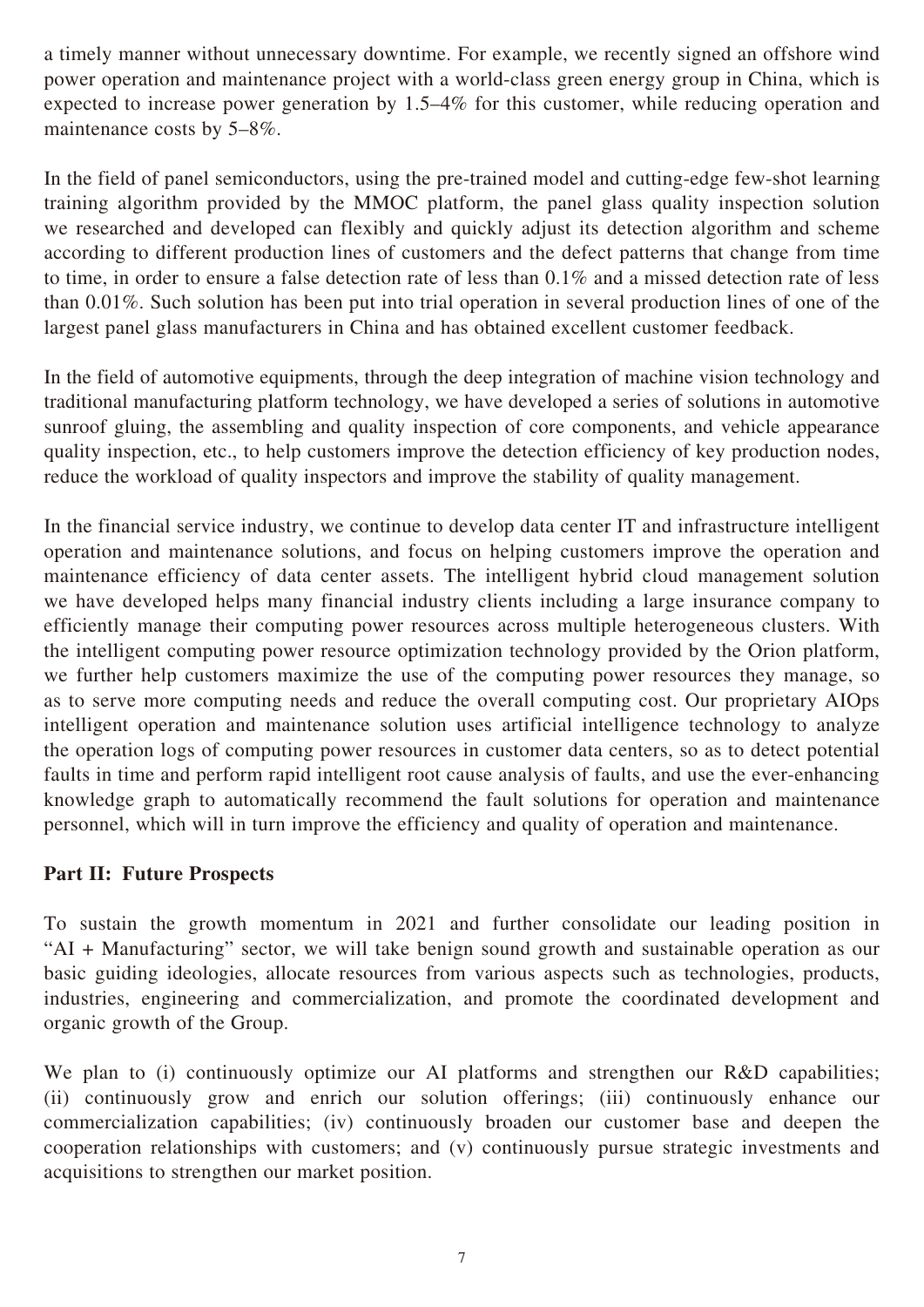As a proprietary AI platform that will be researched, developed and invested by the Company in the long term, MMOC has the three-stage goals set by the Company. At present, the first-stage research and development goal has been completed, and the Company is researching and developing it as planned, with an aim to achieve the second and third-stage goals of MMOC. Specifically, in the coming year, we will continue to increase technological innovation to improve the competitiveness of the MMOC AI platform from the perspectives of both depth and breadth. In particular, we will deepen the thickness of technologies through accumulating more technology assets and increasing asset reuse rates of the platform, and broaden the scope of application through exploring the ecological construction of the MMOC platform, supporting more mainstream hardware and broadening the application scope of the platform. We also plan to improve the development efficiency and end-to-end engineering level of the MMOC platform, and realize the unified management of more AI technology assets such as algorithms, data and models based on the cloud native architecture.



In 2022, we will continue to increase investment in products and solutions in key segments. In manufacturing, we will i) further consolidate operational efficiency related solutions in AIMS, and ii) accelerate the transition from operational efficiency-related solutions to information intelligence related solutions in certain subsectors of manufacturing. In the financial industry, we will deepen data center-related solutions, while incubating enterprise-featured platforms based on our Orion platforms, to help customers to achieve efficient structured management of massive business data and rapid development and iteration of various intelligent applications of data.

## *AI + Manufacturing*

## *i) Consolidate operational efficiency-related solutions*

We believe that increased automation and operational efficiency for the production lines will remain a major demand for manufacturing companies in 2022, and we will also focus on improving the capabilities of AIMS operational efficiency-related solutions and rolling them out to our targeted customer base.

In the iron and steel metallurgy sector, we will continue to refine and develop our standardized modules for the Intelligent Molten Iron Transportation Solution, and increase delivery efficiency and reduce delivery cost to meet the expanding needs of the resolution; further enrich the detection types and detection performance of intelligent metallographic analysis-related solutions,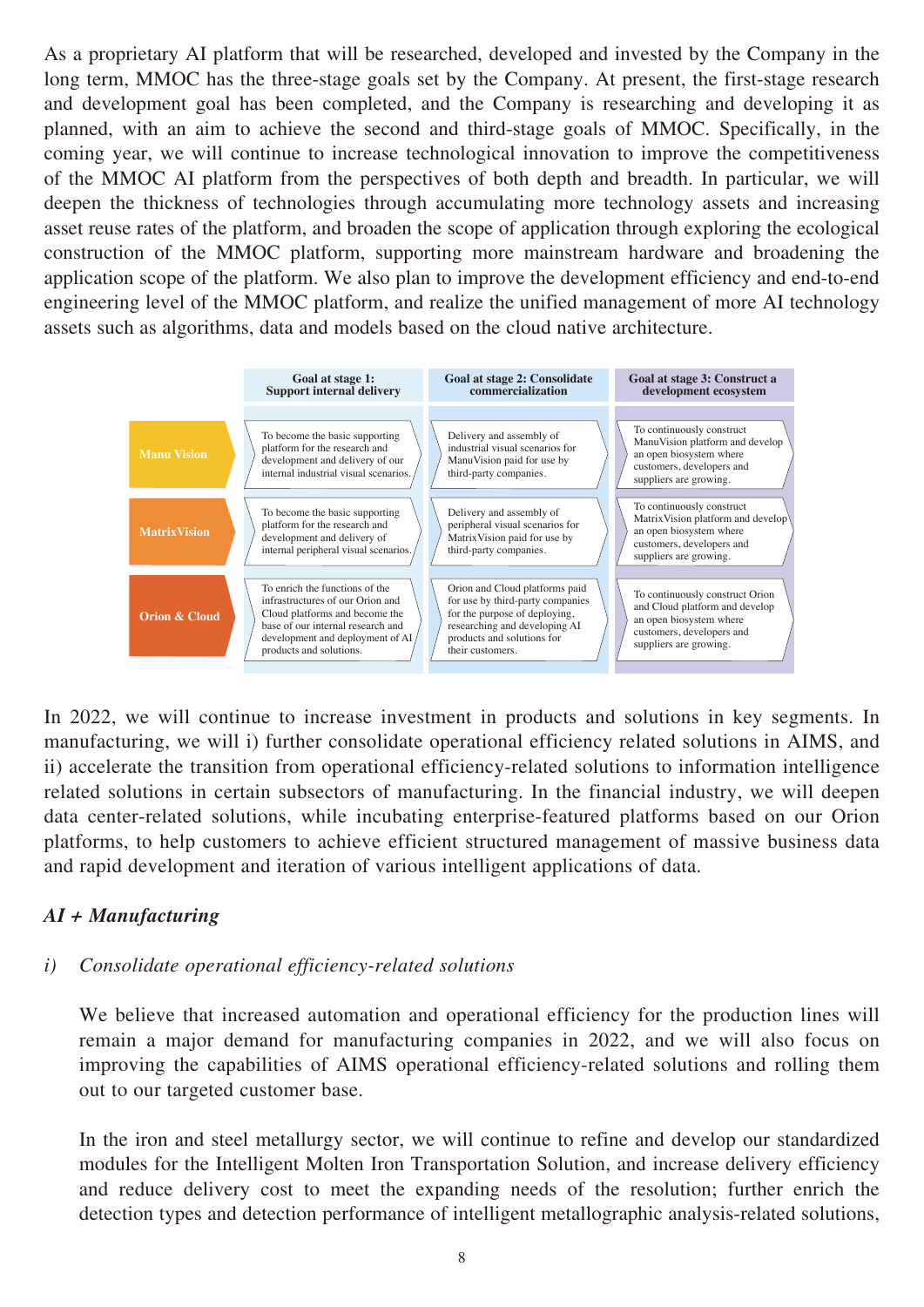and improve the standardization degree of product forms, thus gradually forming RDP products with highly standardized delivery. We will realize the 1<sup>\*</sup>N replication of existing customers to other steel manufacturers. In the OLED panel manufacturing sector, we will make batch replication of customers of panel glass defect detection solutions, and continuously enhance the standardization of the solution and further enrich the types of defect detection. In addition, we will explore the application of the MMOC platform to semiconductor industry-related solutions, such as silicon chip detection, to further enrich our portfolio of resolutions in the segment of panel semiconductor. In the automotive equipment sector, we will broaden the application of visual solutions at typical replicable scenarios at more stages of manufacturing process, and realizing the batch customer replication of the relevant resolutions.

#### *ii) Transition to information intelligence-related resolutions*

In 2022, we will promote AIMS information intelligent-related solutions among customers by choosing a number of segments and scenarios with a high level of information technologies and a strong customer base.

In the energy and power sector, in response to the national call of "dual carbon", we will further extend our energy digitalization and intelligent solutions for the whole chain of sourcenetwork-load-storage based on the existing Intelligent Wind Power Operation and Maintenance solution. In 2022, we will offer more diversified operational IoT data collection and analysis related to power generation, promoting the development of the power generation sector, including photovoltaic power generation, thermal power. Meanwhile, we will realize the construction of an integrated and high-efficient closed-loop operation and maintenance platform tailor-made for power generation enterprises by leveraging on the powerful data analysis and modeling capabilities of the MMOC platform and the application of digital twinning technology.

In the iron and steel metallurgy sector, we will gradually achieve the best practices of iron and steel interface control employing the demonstration effect from leading enterprises and approach more leading enterprises steel enterprises, thus building the iron and steel interface management and control platform into the "AI brain" of iron and steel enterprises to realizing the whole process, systematic and intelligent management of the complicated iron and steel interface in the past.

In the automotive equipment sector, we will, in response to the national requirement of "intelligent, informationized and digital construction" for manufacturing enterprises, conduct in-depth data analysis on the manufacturing process based on customers' existing production processes, production techniques, quality inspection methods and manufacturing data, so as to anticipate risks and solve problems more proactively. For example, we will carry out trend analysis on the equipment running status and monitoring results of key components, seek local tuning recommendations and early warning based on future production plans, and effectively make measures for making initiative anticipation, so as to pave the way for customers to digital production and intelligent manufacturing.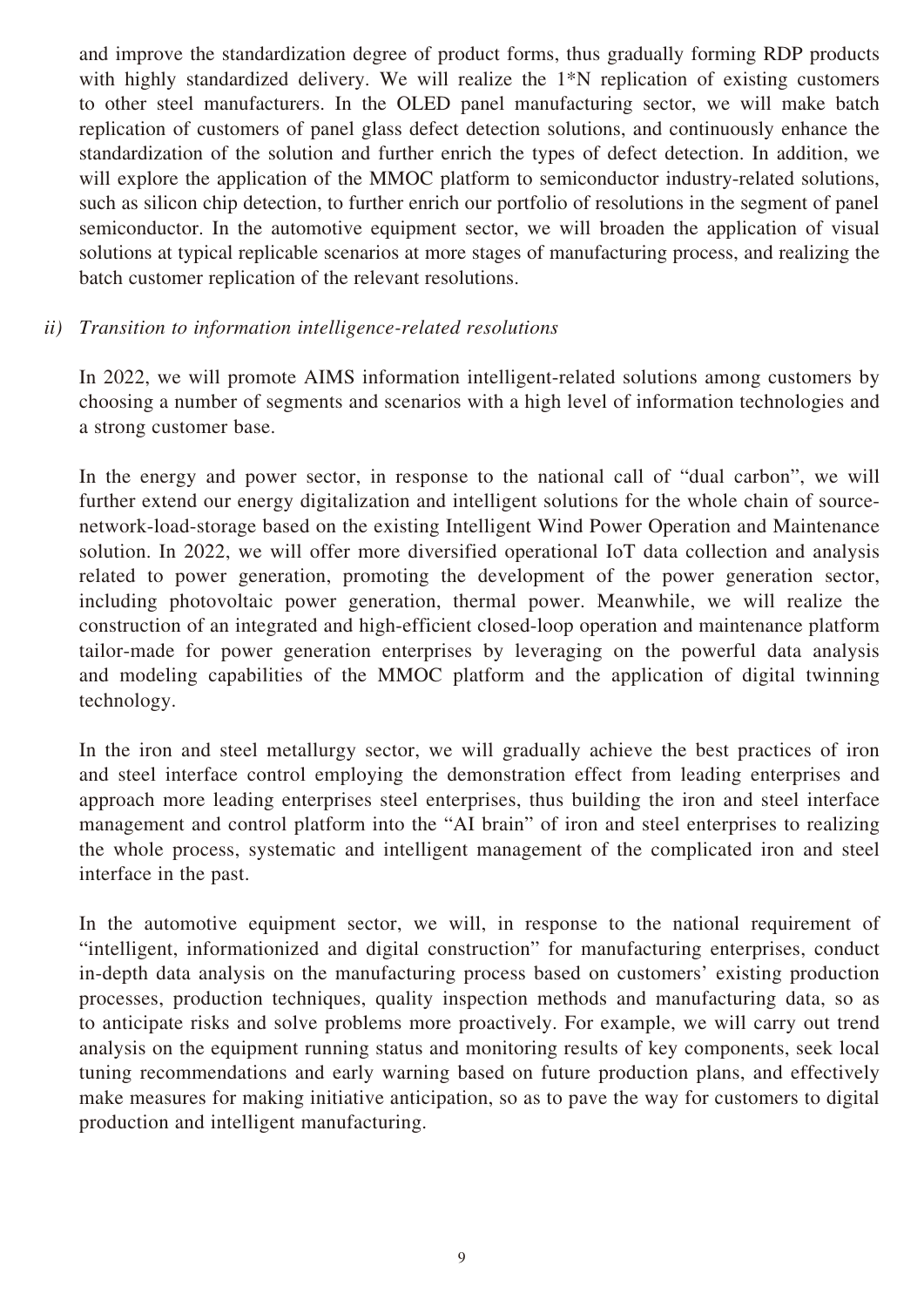#### *AI + Financial Services*

With the implementation of the "East-West Transfer of Computing Power (東數西算)", our data center solutions, incubated by customers in the financial industry, will usher in a broader market opportunity in 2022. In terms of solutions, we will continue to firmly emphasize differences and vigorously develop green computing and intelligent operation and maintenance. Specifically, we will further expand and strengthen the intelligent computing power in terms of green computing and continuously improve the computing tasks supported by the unit computing power of customers, so as to substantially reduce the computing power consumption of data centers and the operating cost of the customer. At the same time, we will build our intelligent energy consumption management solutions for IT equipment and infrastructure of data centers to improve power consumption efficiency of data centers, improving the power efficiency in data centers. As for smart operation, we will continue to increase our investment in AIOps solutions to ensure high availability of data centers while demonstrating that customers can reduce the cost of data center IT and infrastructure operations.

Being relatively developed in term of informatization, the banking business has universal rigid requirements for data intelligence applications. In 2022, we will incubate an enterprise-featured platform for data intelligence applications by based on our Orion Distributed Machine Learning Platform. The platform is capable of extracting data features related to the intelligent application of various typical data from massive data from different business systems and facilitating the systematic management. Leveraging the proprietary automated machine learning and rapid deployment technologies of our Orion platform, customers can quickly build intelligent applications by selecting data features, training prediction models and deploying them with one click for different business scenarios. We will first build a scenario-oriented enterprise-featured platform for the banking industry, and will gradually expand to other sectors with demand for rich data intelligence application in the future.

#### *Fulfill more corporate social responsibilities*

In the coming year, we will also assume more corporate social responsibility. We will actively promote energy conservation and emission reduction, industrial upgrading, and epidemic prevention and control by developing our AI products and resolutions, further promote the application of AI technologies in factories, workshops, and production lines, so as to reduce the labour intensity, improve working environment and safety, and increase the workers' welfare.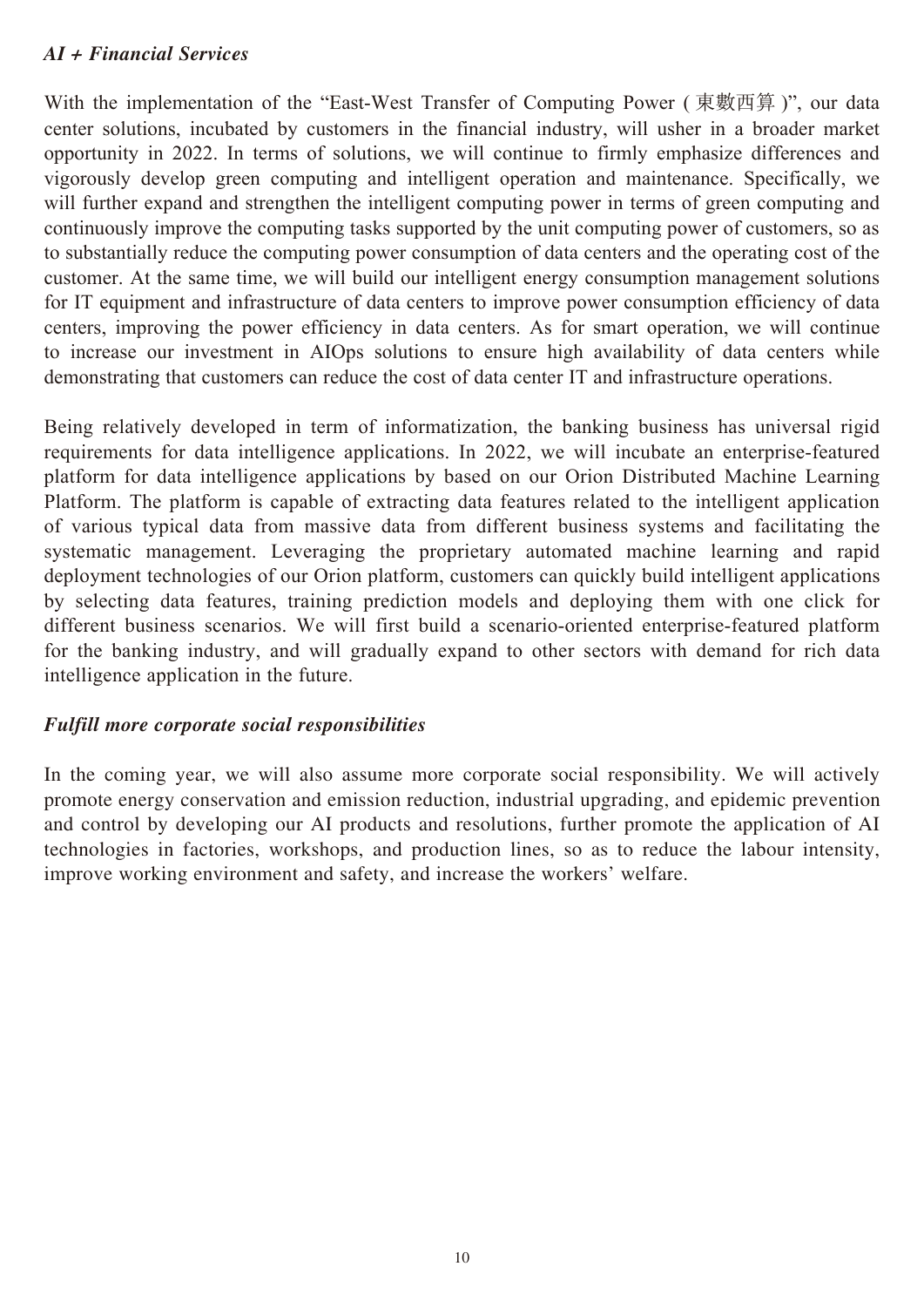# **MANAGEMENT DISCUSSION AND ANALYSIS**

#### **Overview**

We are a fast-growing enterprise AI solutions provider in China. Leveraging our research capabilities in deep learning, we have developed proprietary computer vision and machine learning AI technologies to empower businesses in China. Through integration of AI technologies with our industry insights, powered by our proprietary MMOC platforms (ManuVision, MatrixVision and Orion), we offer full-stack AI-based products and solutions to enable businesses to reduce costs, improve operational efficiency, and optimize decision-making.

In four years since our inception, we have established our brand in enterprise AI solutions industry in China. We focus on developing and delivering AI-based products and solutions for the manufacturing and financial services industries in China. We were the only Chinese company to be listed as an "Example Vendor" in machine vision and "Cool Vendor" in AI for computer vision by Gartner in 2021.

#### **Revenue**

Our revenue increased by 86.3% from RMB462.3 million in the fiscal year ended 31 December 2020 to RMB861.2 million in the fiscal year ended 31 December 2021. The increase was primarily attributable to the increase in revenue realized from manufacturing industry and financial services industry, and the increase in number of premium customers and the average revenue per premium customer.

Manufacturing industry. Revenue from manufacturing industry increased by 132.5% from RMB193.1 million in the fiscal year ended 31 December 2020 to RMB449.0 million in the fiscal year ended 31 December 2021.

Financial services industry. Revenue from financial services industry increased by 49.4% from RMB183.5 million in the fiscal year ended 31 December 2020 to RMB274.1 million in the fiscal year ended 31 December 2021.

We define the customer with revenue contribution of RMB4.5 million or more in a fiscal year as a premium customer. The number of premium customers increased from 23 in the fiscal year ended 31 December 2020 to 42 in the fiscal year ended 31 December 2021, with the average revenue per premium customer increased from RMB16.6 million in the fiscal year ended 31 December 2020 to RMB19.0 million in the fiscal year ended 31 December 2021.

#### **Cost of Sales**

Our cost of sales increased by 81.2% from RMB327.7 million in the fiscal year ended 31 December 2020 to RMB593.9 million in the fiscal year ended 31 December 2021. The increase was caused by business expansion in manufacturing industry and financial services industry in the fiscal year ended 31 December 2021.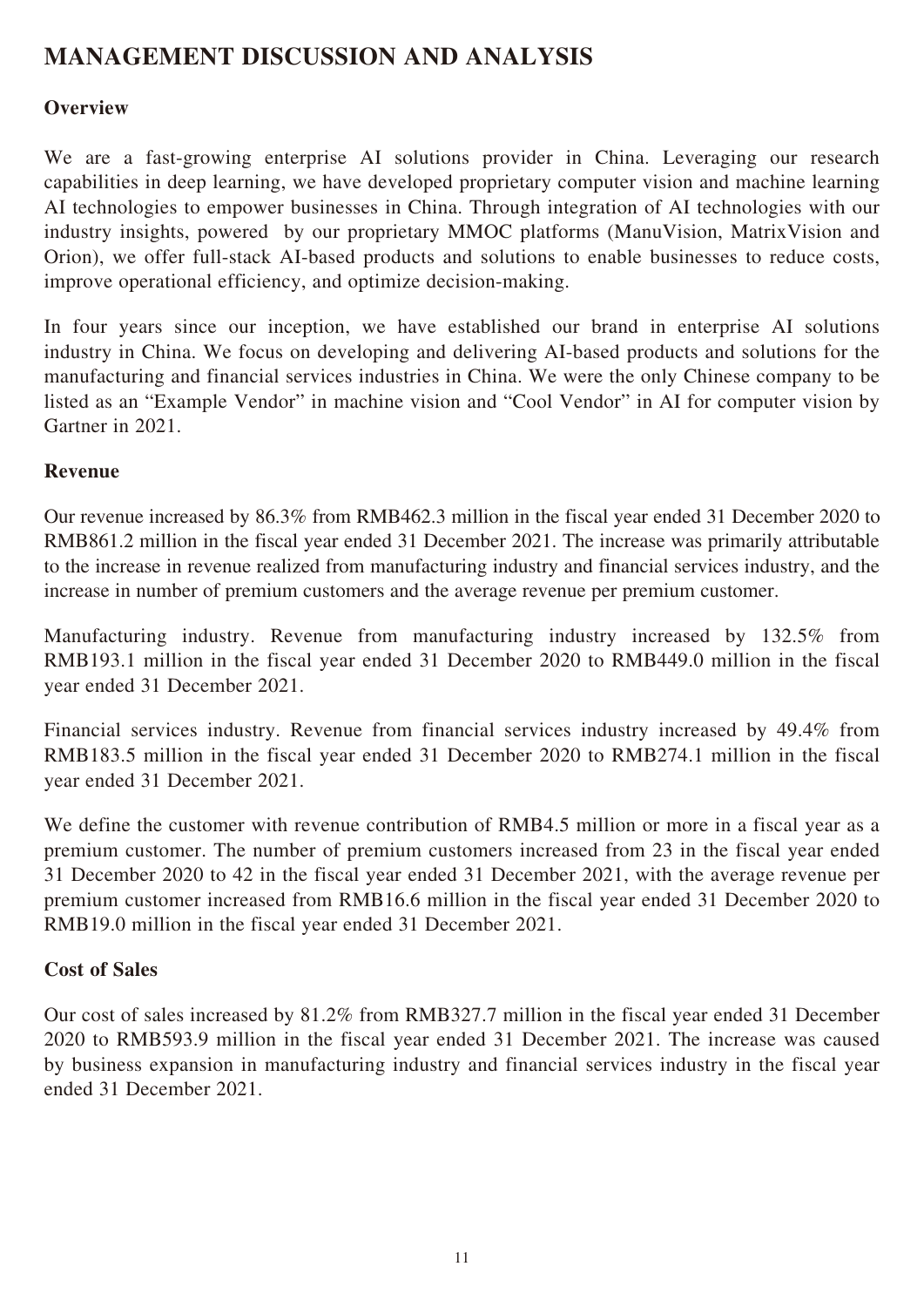Manufacturing industry. Cost of sales from manufacturing industry increased by 124.1% from RMB128.1 million in the fiscal year ended 31 December 2020 to RMB287.0 million in the fiscal year ended 31 December 2021, primarily due to the increase of the revenue from manufacturing industry from RMB193.1 million in the fiscal year ended 31 December 2020 to RMB449.0 million in the fiscal year ended 31 December 2021.

Financial services industry. Cost of sales from financial services industry increased by 51.0% from RMB132.3 million in the fiscal year ended 31 December 2020 to RMB199.8 million in the fiscal year ended 31 December 2021, primarily due to the increase of the revenue from financial services industry from RMB183.5 million in the fiscal year ended 31 December 2020 to RMB274.1 million in the fiscal year ended 31 December 2021.

#### **Gross Profit and Gross Margin**

As a result of foregoing, our overall gross profit in the fiscal years ended 31 December 2020 and 31 December 2021 were RMB134.6 million and RMB267.2 million respectively. Our overall gross margin was 29.1% and 31.0% respectively. This was primarily attributable to (i) economies of scales; (ii) increased pricing power; (iii) more standardized products and solutions with more technology assets accumulated upon our platforms.

#### **Selling and Distribution Expenses**

Our selling and distribution expenses increased by 92.0% from RMB60.4 million in the fiscal year ended 31 December 2020 to RMB116.0 million in the fiscal year ended 31 December 2021, primarily due to (i) the expansion of the business; (ii) the increase in share-based payments engaged in selling and distribution expenses increased from RMB8.4 million to RMB45.6 million.

Selling and distribution expenses as percentages of revenue in the fiscal year ended 31 December 2020 and the fiscal year ended 31 December 2021 remained relatively stable, with 13.1% and 13.5% respectively.

Selling and distribution expenses excluding share-based payments as a percentage of revenue declined from 11.3% in the fiscal year ended 31 December 2020 to 8.2% in the fiscal year ended 31 December 2021, as we grew our revenue at a much faster rate.

#### **General and Administrative Expenses**

Our general and administrative expenses increased by 130.2% from RMB195.2 million in the fiscal year ended 31 December 2020 to RMB449.4 million in the fiscal year ended 31 December 2021, primarily due to (i) the increase in share-based payments engaged in general and administrative expenses increased from RMB101.1 million to RMB290.5 million; (ii) listing fee was 0 in the fiscal year ended 31 December 2020 and RMB51.5 million in the fiscal year ended 31 December 2021.

General and administrative expenses as a percentage of revenue increased from 42.2% in the fiscal year ended 31 December 2020 to 52.2% in the fiscal year ended 31 December 2021.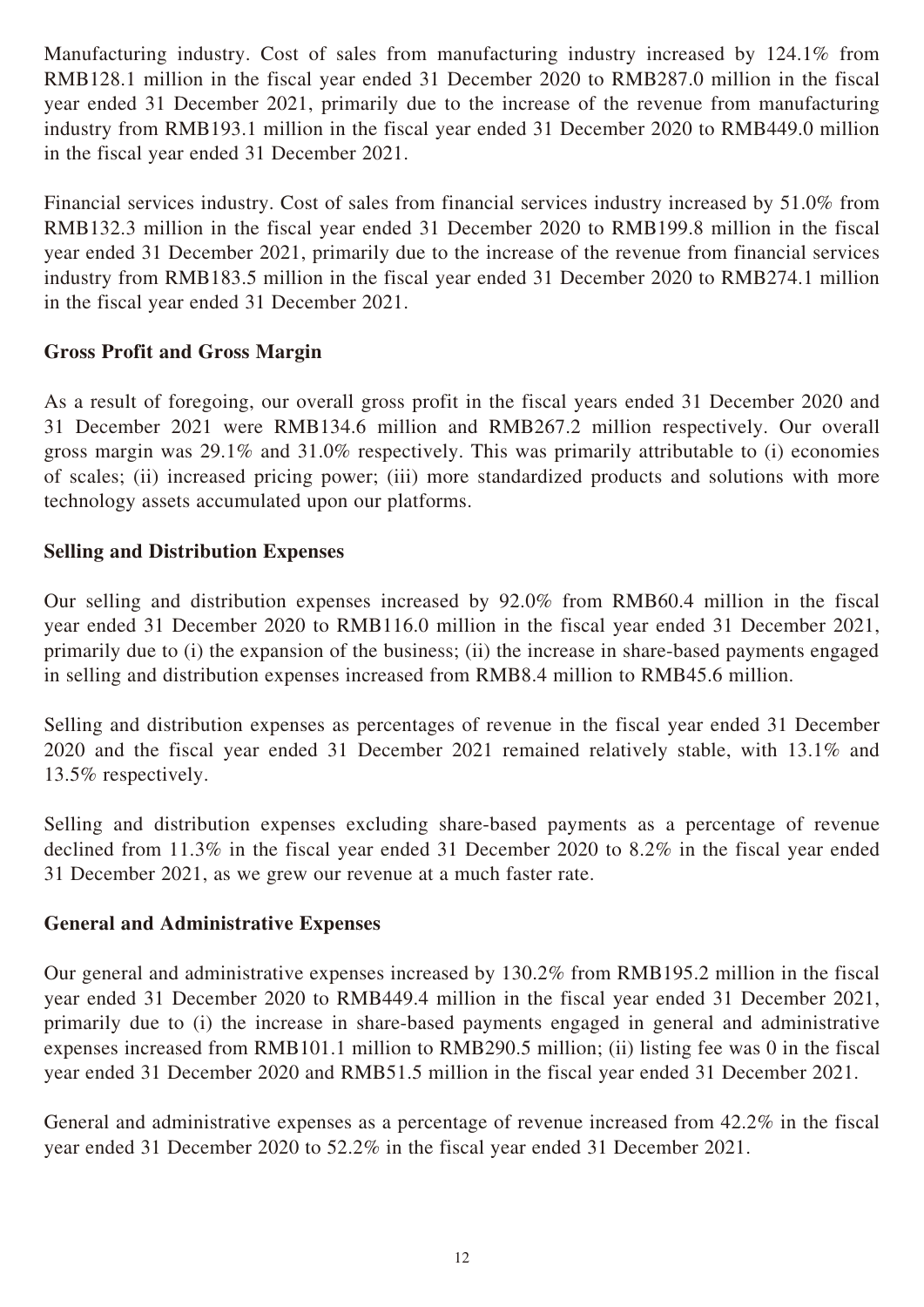General and administrative expenses excluding share-based payments and listing fee as a percentage of revenue declined from 20.4% in the fiscal year ended 31 December 2020 to 12.5% in the fiscal year ended 31 December 2021, as we grew our revenue at a much faster rate.

#### **Research and Development Expenses**

Our research and development expenses increased by 80.5% from RMB181.5 million in the fiscal year ended 31 December 2020 to RMB327.7 million in the fiscal year ended 31 December 2021, primarily due to the increase of subcontracting costs from RMB54.9 million in the fiscal year ended 31 December 2020 to RMB175.2 million in the fiscal year ended 31 December 2021*.*

Research and development expenses as percentages of revenue in the fiscal year ended 31 December 2020 and the fiscal year ended 31 December 2021 remained relatively stable, with 39.3% and 38.1% respectively.

Research and development expenses excluding share-based payments as a percentage of revenue declined from 34.0% in the fiscal year ended 31 December 2020 to 29.8% in the fiscal year ended 31 December 2021, as we grew our revenue at a much faster rate.

#### **Net Impairment Losses on Financial Assets**

We had a net impairment loss of RMB24.1 million for the year ended 31 December 2021 compared to a net impairment loss of RMB19.0 million for the year ended 31 December 2020, primarily because we increased our provision on the trade receivables increased in the Reporting Period.

#### **Other Income**

Other income consists primarily of other government grants, which mainly relate to financial assistance from local governments in China.

We recorded other income of RMB28.1 million for the year ended 31 December 2021, as compared to that of RMB35.0 million for the year ended 31 December 2020, primarily due to reduction in the government grants.

#### **Other Losses, Net**

Our other losses, net primarily consist of (i) interests received on investments in financial assets at fair value through profit or loss, (ii) foreign exchange losses, and (iii) donation.

Our other losses, net recorded RMB1.0 million for the year ended 31 December 2021, as compared to that of RMB0.3 million for the year ended 31 December 2020, primarily due to increasing in the interests received on FVPL and the foreign exchange losses.

#### **Operating Loss**

As a result of the foregoing, we had an operating loss of RMB622.8 million for the year ended 31 December 2021, compared to an operating loss of RMB286.8 million for the year ended 31 December 2020, primarily due to an increase in share-based payment expenses and listing expenses.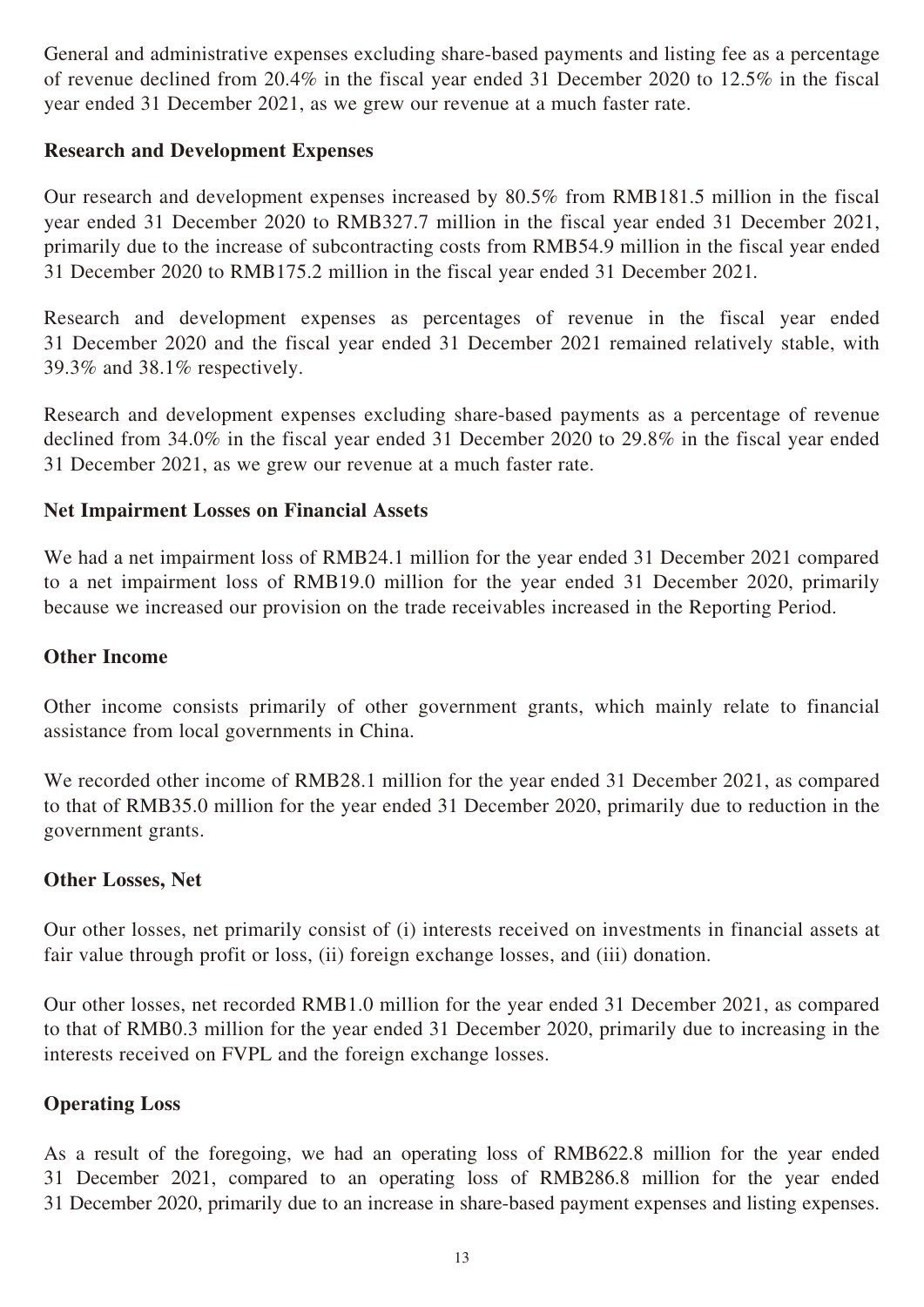#### **Finance Income**

Our finance income increased from RMB9.4 million for the year ended 31 December 2020 to RMB24.0 million for the year ended 31 December 2021, primarily due to an increase in interest income from bank deposits.

#### **Finance Costs**

Our finance costs are primarily comprised of (i) finance costs of financial liabilities of redeemable shares, and (ii) interest expenses on our lease liabilities.

Our finance costs reduced from RMB83.1 million for the year ended 31 December 2020 to RMB36.1 for the year ended 31 December 2021, primarily due to a decrease in finance costs of financial liabilities of redeemable shares.

#### **Loss for the Year**

As a result of the foregoing, we reported a loss of approximately RMB635.1 million for the year ended 31 December 2021, compared to the loss of approximately RMB360.6 million for the year ended 31 December 2020.

## **Non-IFRS Measures**

#### **Adjusted Net Loss**

We define adjusted net loss as net loss for the year adjusted by adding back finance costs of financial liabilities of redeemable shares, share-based payment expenses and listing expenses.

The following table reconciles our adjusted net loss for the years presented to the most directly comparable financial measure calculated and presented in accordance with IFRSs, which are net loss or income for the years.

|                                                            | <b>Year ended 31 December</b> |                |
|------------------------------------------------------------|-------------------------------|----------------|
|                                                            | 2020                          | 2021           |
|                                                            | <b>RMB'000</b>                | <b>RMB'000</b> |
| Reconciliation of net loss to adjusted net loss:           |                               |                |
| Loss for the year                                          | (360, 635)                    | (635, 124)     |
| Add:                                                       |                               |                |
| Share-based payment expenses                               | 133,750                       | 406,967        |
| Finance cost of financial liabilities of redeemable shares | 82,406                        | 34,877         |
| Listing expenses                                           |                               | 51,500         |
| Adjusted net loss                                          | (144, 479)                    | (141,780)      |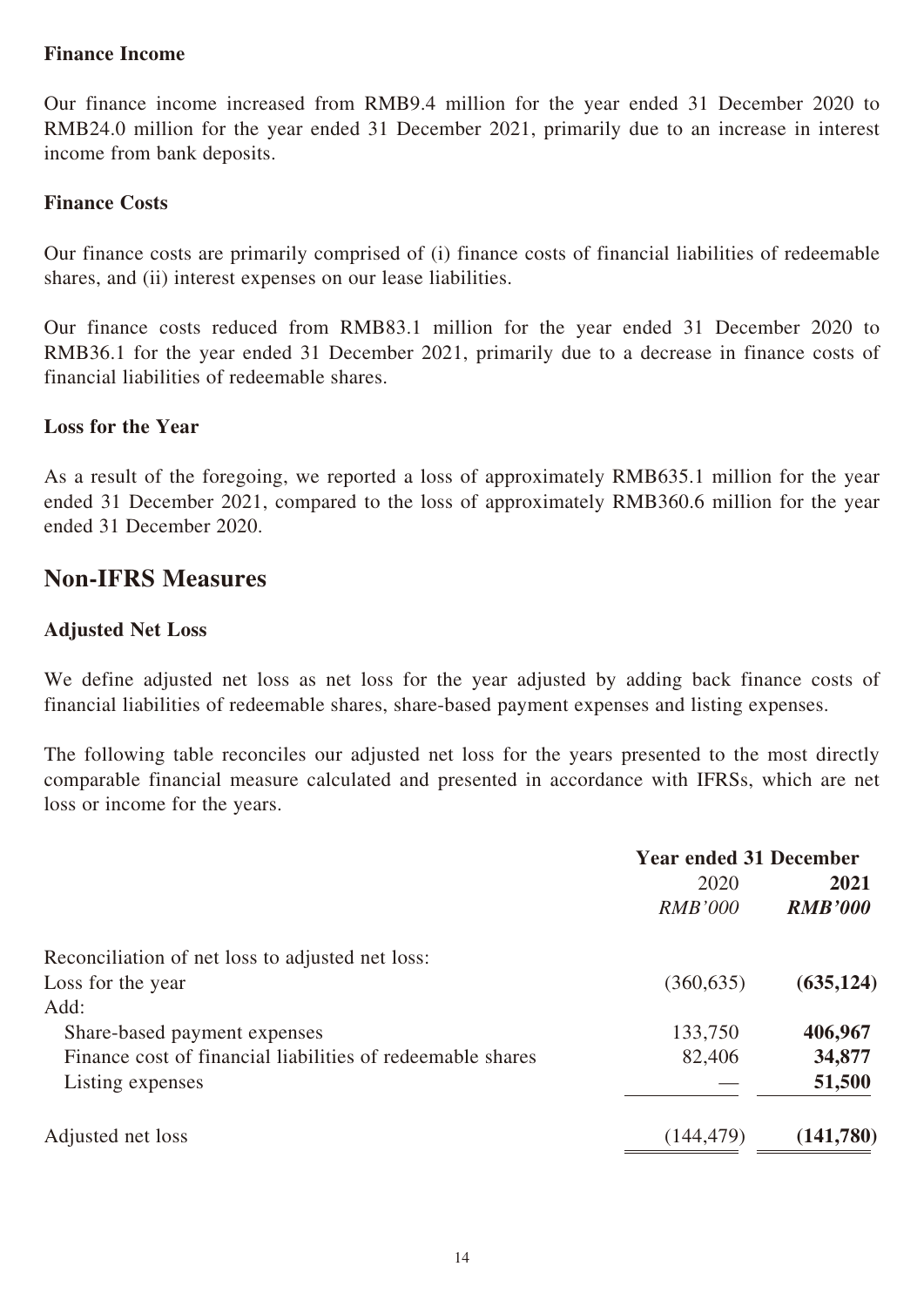# **Liquidity and Capital Resources**

#### **Cash and Cash Equivalents**

As at 31 December 2021, cash and cash equivalents of the Group was approximately RMB1,553.2 million, compared to approximately RMB1,042.5 million as at 31 December 2020. The increase was mainly due to the proceeds we received from our pre-IPO round fund raise. Most of the cash and cash equivalents of the Group were denominated in RMB.

#### **Gearing Ratio**

The Group monitors capital on basis of the gearing ratio, which is calculated as net debt divided by total equity/deficits. Net debt is calculated as total liabilities which are considered as borrowings less cash and cash equivalents. As of 31 December 2021 and 2020 the Group has a net cash position and the gearing ratio was not applicable.

#### **Material Acquisitions and Disposals**

The Group did not have any material acquisitions or disposals of subsidiaries, consolidated affiliated entities or associated companies for the fiscal year ended 31 December 2021.

#### **Future Plans for Material Investments or Capital Asset**

As at 31 December 2021, the Group did not have detailed future plans for material investments or capital assets.

#### **Foreign Exchange Exposure**

During the fiscal year ended 31 December 2021, the Group mainly operated in China with most of the transactions settled in RMB. The functional currency of our Company and the subsidiaries are RMB. Our management considers that the business is not exposed to any significant foreign exchange risk as each of the group entities did not hold significant assets and liabilities denominated in a currency other than its functional currency. As at 31 December 2021, we had currency translation loss of RMB5.8 million, as compared with nil as at 31 December 2020. We did not hedge against any fluctuation in foreign currency during the fiscal years ended 31 December 2021 and 2020.

#### **Pledge of Assets**

As at 31 December 2021, the Group has no material pledge of assets.

#### **Borrowing**

As at 31 December 2021, borrowings of the Group were nil (31 December 2020: nil).

#### **Contingent Liabilities**

As at 31 December 2021, we did not have any material contingent liabilities.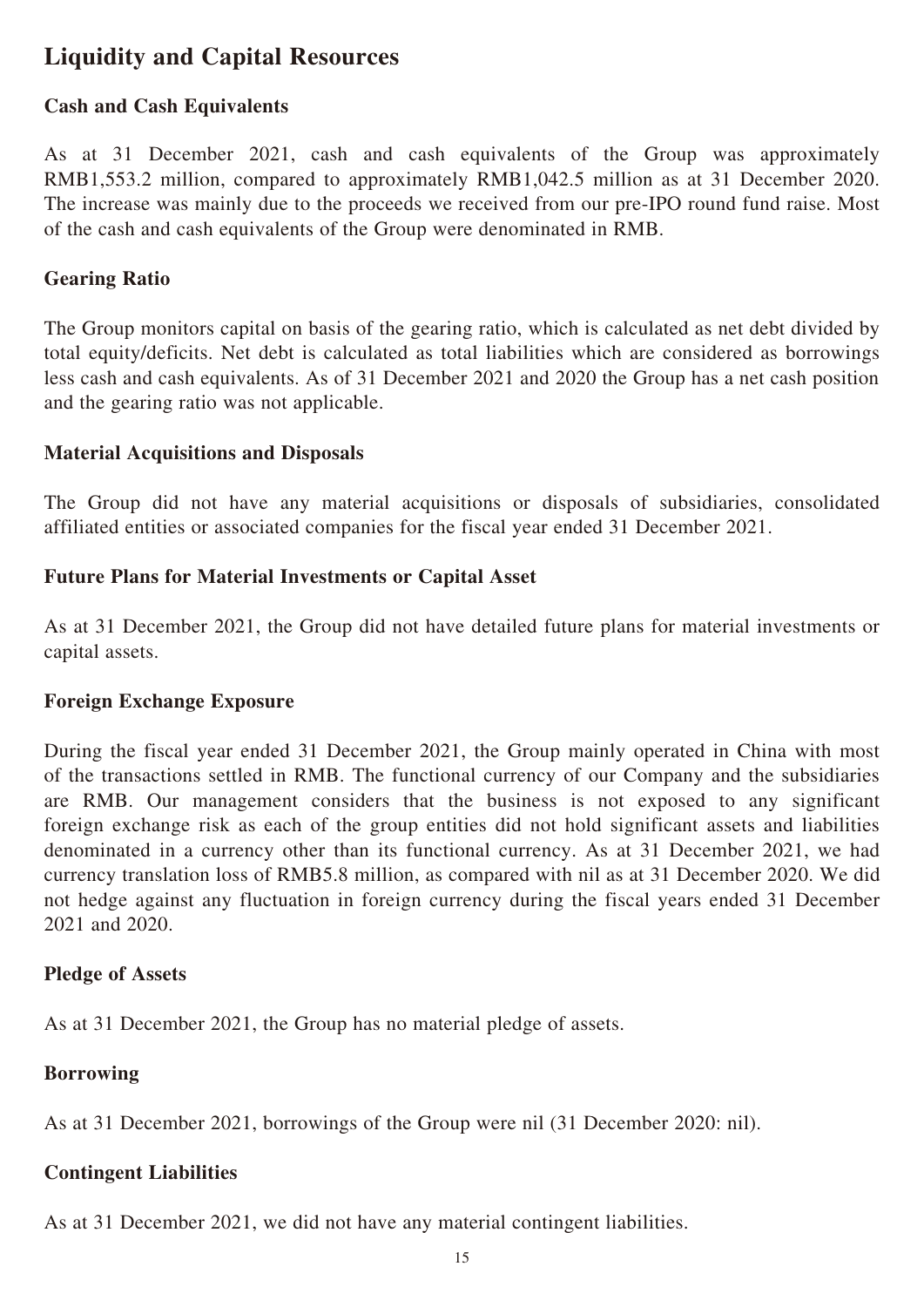#### **Subsequent Event**

#### *Listing on the Main Board of the Stock Exchange*

On 27 January 2022, the Company completed its listing on the Stock Exchange. 44,744,400 shares of the Company with nominal value of RMB1.00 each were issued at an offer price of HK\$26.3 per share for a total consideration, net of listing expenses, amounting to HK\$1,070.1 million (equivalent to RMB874.4 million).

#### *Change to the Use of Proceeds*

To increase the efficiency in use of capital, the Company intends to extend the use of proceeds as set out in the Prospectus by amending "To the extent that the net proceeds of the Global Offering are not immediately used for the purposes described above and to the extent permitted by the relevant laws and regulations, we only intend to place such proceeds in short-term interest-bearing deposits with licensed banks or authorized financial institutions in Hong Kong or China." to "To the extent that the net proceeds of the Global Offering are not immediately used for the purposes described above and to the extent permitted by the relevant laws and regulations, we intend to place such proceeds in short-term interest-bearing deposits with licensed banks or authorized financial institutions in Hong Kong or China, or use it to purchase wealth management products issued by licensed banks or other licensed institutions in Hong Kong or China, including but without limitation to structured deposits, treasury bonds, central bank bills, bond repurchase, money funds and bond funds."

## **OTHER INFORMATION**

## **Dividend**

The Board does not recommend any final dividend for the year ended 31 December 2021.

#### **Purchase, Sale or Redemption of Own Securities**

There was no purchase, sale or redemption of the Company's listed securities by the Company and the Group during the Reporting Period.

#### **Corporate Governance Practices**

The Board is committed to maintaining high corporate governance standards. The Board believes that high corporate governance standards are essential in providing a framework for the Group to safeguard the interests of shareholders of the Company, enhance corporate value, formulate its business strategies and policies, and enhance its transparency and accountability.

The Company has adopted the principles and code provisions of the Corporate Governance Code and Corporate Governance Report (the "**CG Code**") contained in Appendix 14 of the Listing Rules as the basis of the Company's corporate governance practices. The Company is committed to the view that the Board should include a balanced composition of executive Directors and independent non-executive Directors so that there is a strong independent element on the Board, which can effectively exercise independent judgement.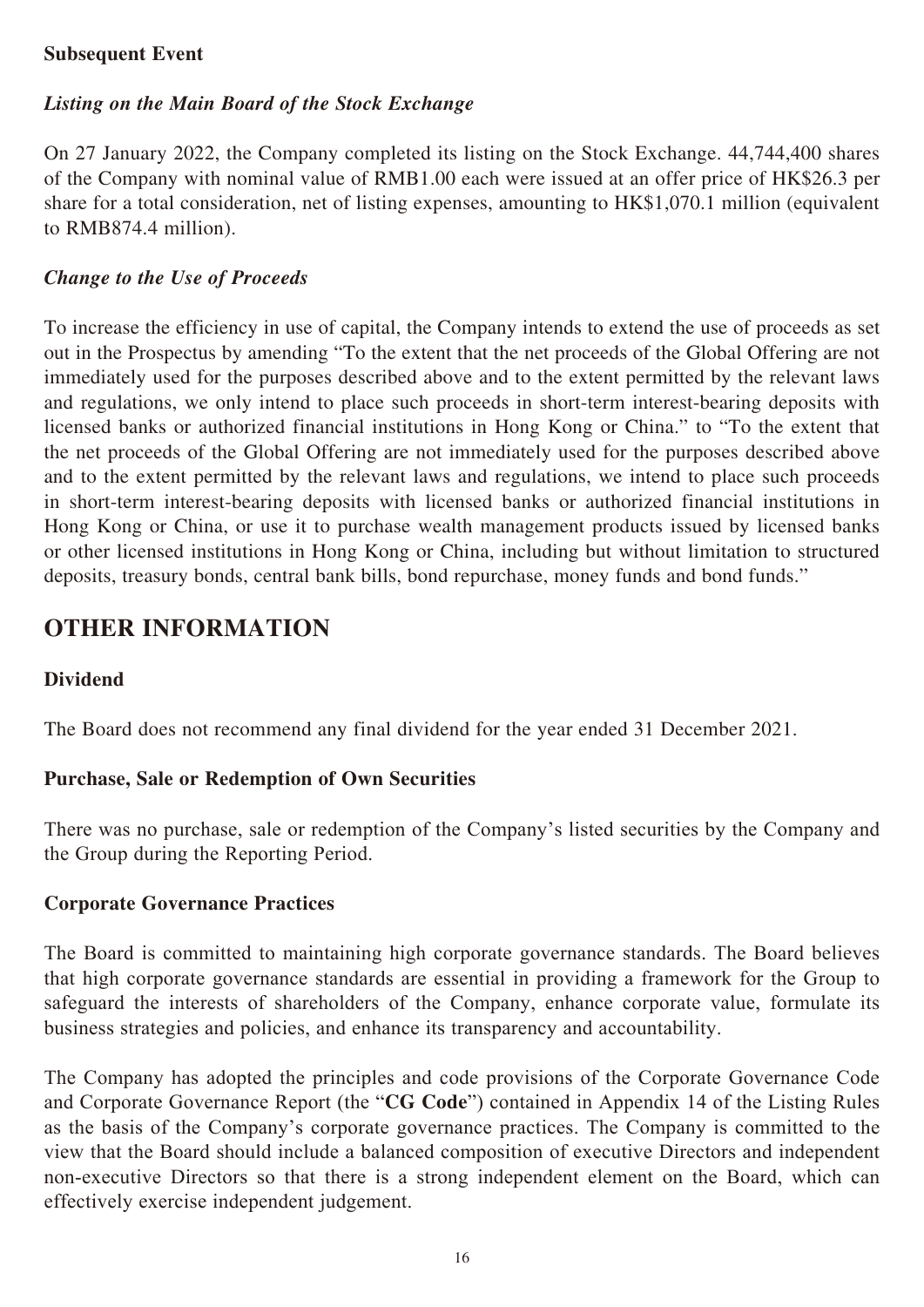As the Company was listed on 27 January 2022, it was not required to comply with the CG Code during the year ended 31 December 2021. The Company has complied with all applicable code provisions set out in the CG Code throughout the period from the Listing Date up to the date of this announcement.

The Company has also put in place certain recommended best practices as set out in the CG Code.

## **Model Code for Securities Transactions by Directors, Supervisors and Employees**

The Company has adopted the Model Code for Securities Transactions by Directors of Listed Issuers (the "**Model Code**") as set out in Appendix 10 to the Listing Rules, to regulate all dealings by Directors, Supervisors and relevant employees of securities in the Company and other matters covered by the Model Code since the Listing Date.

As the Company was listed on 27 January 2022, it was not required to comply with the Model Code during the year ended 31 December 2021.

All Directors, Supervisors and relevant employees, having made specific enquiries, confirmed that they have been in compliance with the Model Code during the period from the Listing Date up to the date of this announcement.

The Company has also adopted the model code for securities transactions by employees who may hold price-sensitive information of the Company that is not publicly available. The Company was not aware of any incompliance with the Model Code by any employee during the period from the Listing Date up to the date of this announcement.

## **Scope of Work of the Auditor**

The figures in respect of the Group's consolidated balance sheet, consolidated statement of comprehensive income and the related notes thereto for the year ended 31 December 2021 as set out in announcement have been agreed by the Group's auditor, PricewaterhouseCoopers, to the amounts set out in the Group's audited consolidated financial statements for the year. The work performed by PricewaterhouseCoopers in this respect did not constitute an audit, review or other assurance engagement, and consequently no assurance has been expressed by the PricewaterhouseCoopers on this announcement.

## **Audit Committee**

The Audit Committee has reviewed the annual results of the Group for 2021 and the audited consolidated financial statements for the year ended 31 December 2021 which was prepared in accordance with the International Financial Reporting Standards.

# **PUBLICATION OF THE ANNUAL RESULTS ANNOUNCEMENT AND ANNUAL REPORT**

This annual results announcement is published on the websites of the Stock Exchange (www.hkexnews.hk) and the Company (www.ainnovation.com). The annual report of the Group for the financial year ended 31 December 2021 will be dispatched to the Company's shareholders and made available for review on the same websites in due course.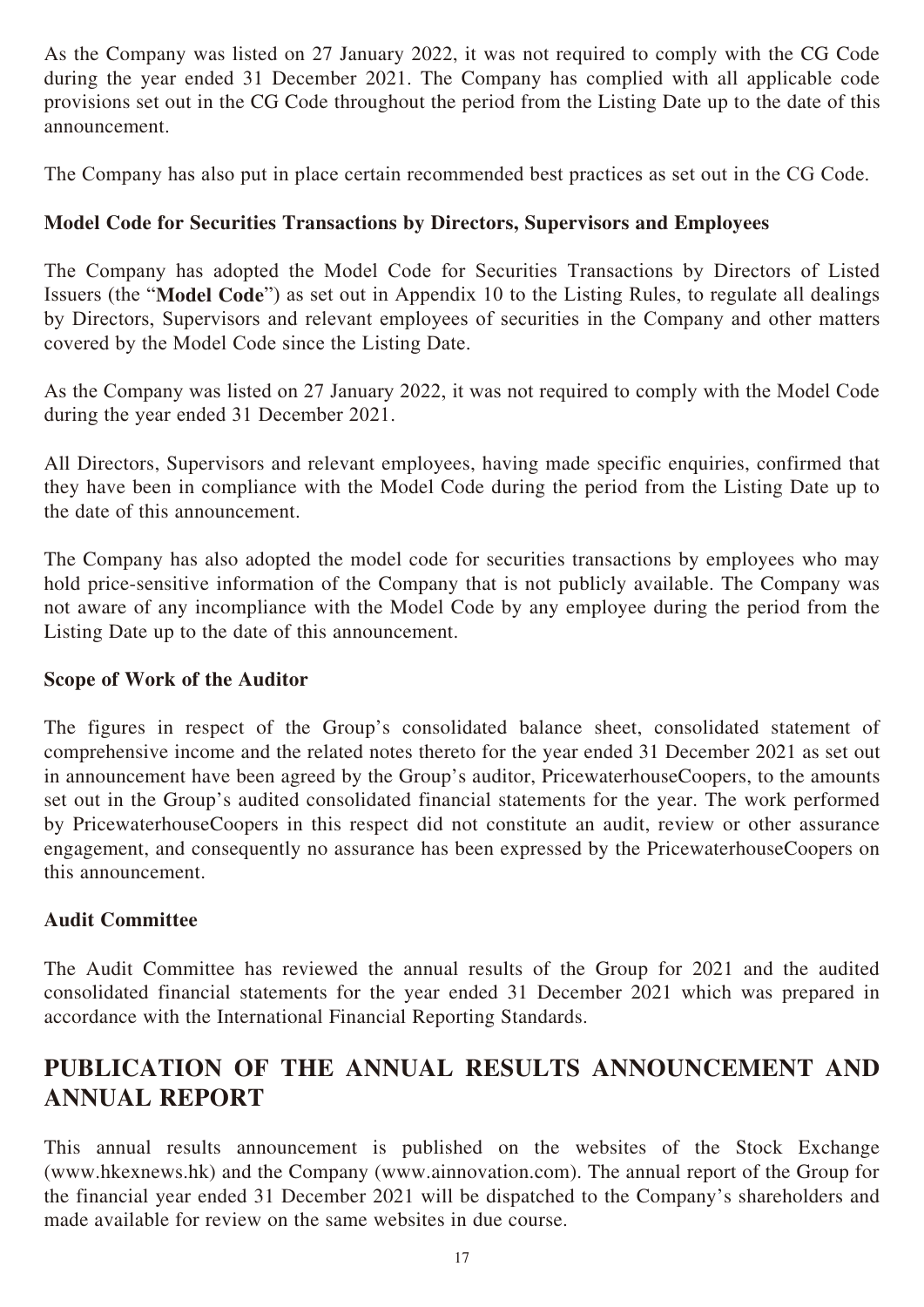# **FINANCIAL STATEMENTS**

## **CONSOLIDATED STATEMENT OF COMPREHENSIVE INCOME**

*FOR THE YEAR ENDED 31 DECEMBER 2021*

|                                           | <b>Year ended 31 December</b> |                |                |  |  |
|-------------------------------------------|-------------------------------|----------------|----------------|--|--|
|                                           | <b>Note</b>                   | 2021           | 2020           |  |  |
|                                           |                               | <b>RMB'000</b> | <b>RMB'000</b> |  |  |
| <b>Revenue</b>                            | $\overline{4}$                | 861,168        | 462,324        |  |  |
| Cost of sales                             | $\overline{7}$                | (593, 927)     | (327,703)      |  |  |
| <b>Gross profit</b>                       |                               | 267,241        | 134,621        |  |  |
| Selling and distribution expenses         | 7                             | (115, 975)     | (60, 410)      |  |  |
| General and administrative expenses       | 7                             | (449, 375)     | (195, 186)     |  |  |
| Research and development expenses         | $\overline{7}$                | (327, 698)     | (181, 538)     |  |  |
| Net impairment losses on financial assets |                               | (24, 057)      | (18,950)       |  |  |
| Other income                              | 5                             | 28,067         | 34,952         |  |  |
| Other losses, net                         | 6                             | (1,044)        | (290)          |  |  |
| <b>Operating loss</b>                     |                               | (622, 841)     | (286, 801)     |  |  |
| Finance costs                             | 8                             | (36,097)       | (83, 111)      |  |  |
| Finance income                            | 8                             | 24,022         | 9,449          |  |  |
| Loss before income tax                    |                               | (634, 916)     | (360, 463)     |  |  |
| Income tax expense                        | 9                             | (208)          | (172)          |  |  |
| Loss for the year                         |                               | (635, 124)     | (360, 635)     |  |  |
| Loss for the year attributable to:        |                               |                |                |  |  |
| Owners of the Company                     |                               | (636, 599)     | (360,999)      |  |  |
| Non-controlling interests                 |                               | 1,475          | 364            |  |  |
|                                           |                               | (635, 124)     | (360, 635)     |  |  |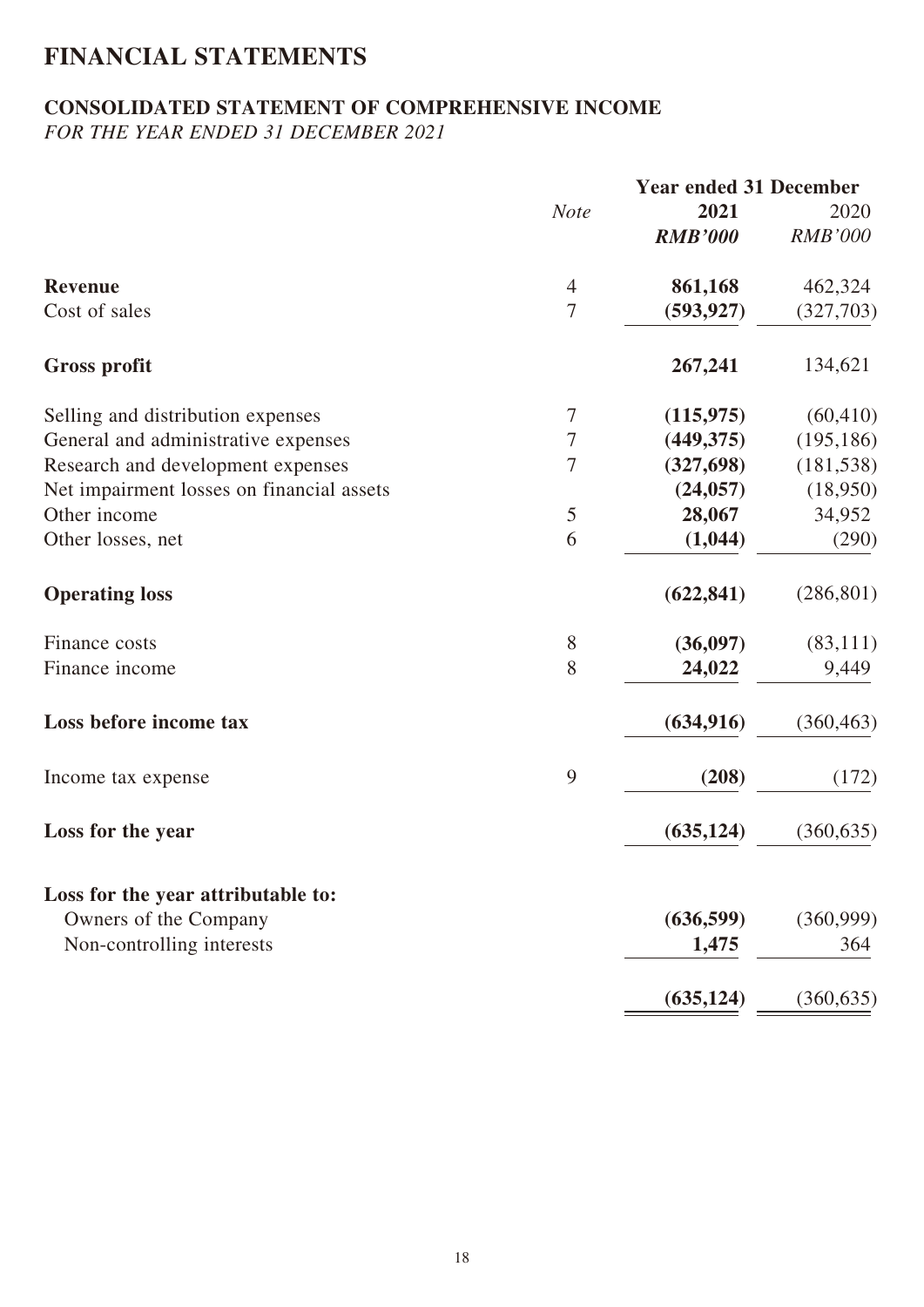## **CONSOLIDATED STATEMENT OF COMPREHENSIVE INCOME (CONTINUED)** *FOR THE YEAR ENDED 31 DECEMBER 2021*

|                                                                              |             | <b>Year ended 31 December</b> |                        |  |  |
|------------------------------------------------------------------------------|-------------|-------------------------------|------------------------|--|--|
|                                                                              | <b>Note</b> | 2021<br><b>RMB'000</b>        | 2020<br><b>RMB'000</b> |  |  |
| Other comprehensive income/(loss), net of tax                                |             |                               |                        |  |  |
| Items that will not be reclassified subsequently to<br><i>profit or loss</i> |             |                               |                        |  |  |
| Changes in the fair value of equity investments at fair                      |             |                               |                        |  |  |
| value through other comprehensive income                                     |             | 22                            | (712)                  |  |  |
| Other comprehensive income/(loss) for the year, net of tax                   |             | 22                            | (712)                  |  |  |
| Total comprehensive loss for the year, net of tax                            |             | (635, 102)                    | (361, 347)             |  |  |
| Total comprehensive loss for the year attributable to:                       |             |                               |                        |  |  |
| Owners of the Company                                                        |             | (636, 577)                    | (361,711)              |  |  |
| Non-controlling interests                                                    |             | 1,475                         | 364                    |  |  |
| Total comprehensive loss for the year                                        |             | (635, 102)                    | (361, 347)             |  |  |
| Basic and diluted loss per share for loss                                    |             |                               |                        |  |  |
| attributable to the owners of the Company (in RMB)                           | 11          | (1.43)                        | (1.49)                 |  |  |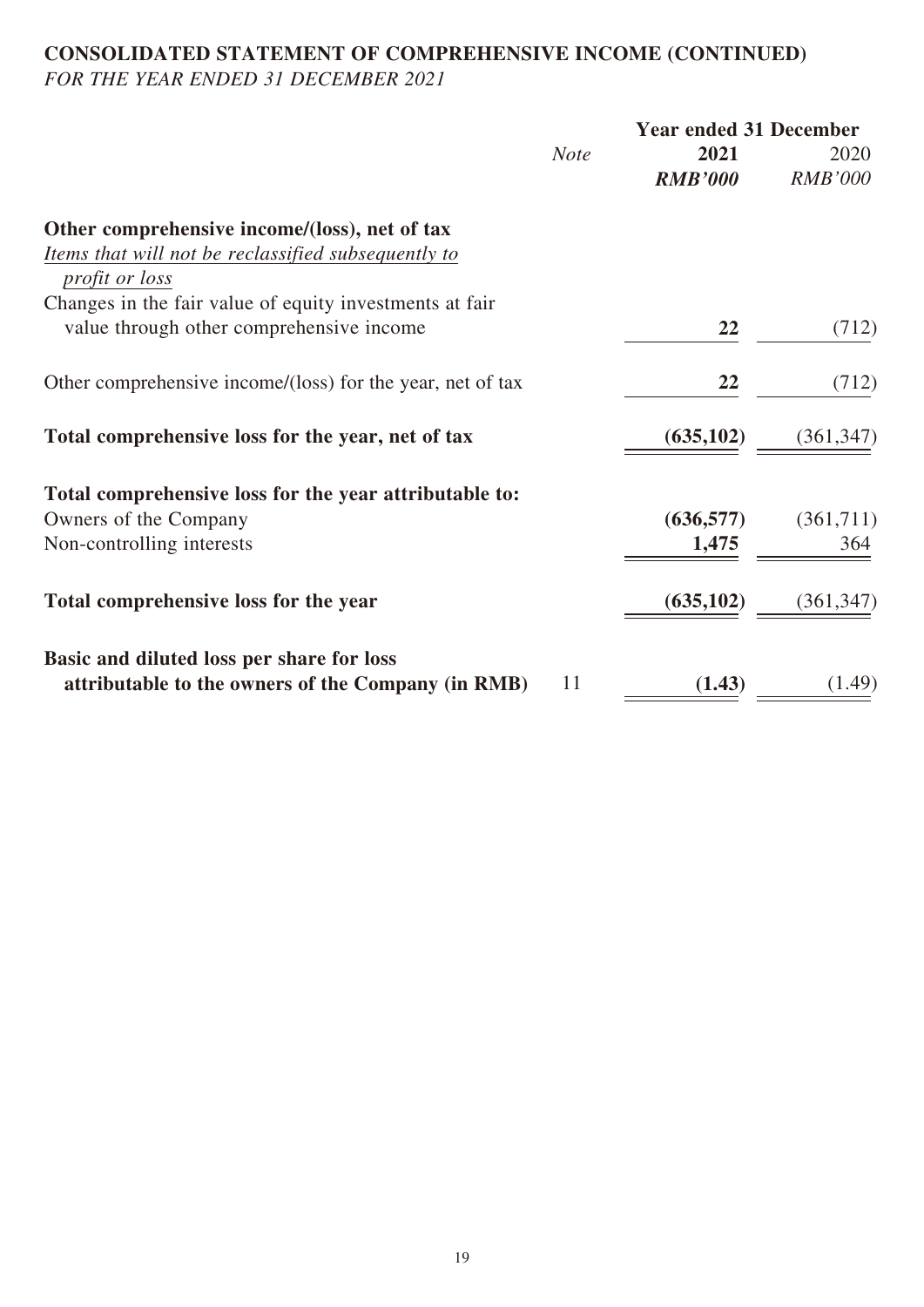## **CONSOLIDATED BALANCE SHEET**

*AS AT 31 DECEMBER 2021*

|                                                                                     |             | As at 31 December |                |
|-------------------------------------------------------------------------------------|-------------|-------------------|----------------|
|                                                                                     | <b>Note</b> | 2021              | 2020           |
|                                                                                     |             | <b>RMB'000</b>    | <b>RMB'000</b> |
| <b>ASSETS</b>                                                                       |             |                   |                |
| <b>Non-current assets</b>                                                           |             |                   |                |
| Property, plant and equipment                                                       |             | 79,212            | 57,488         |
| Right-of-use assets                                                                 |             | 87,072            | 13,843         |
| Intangible assets                                                                   |             | 5,672             | 603            |
| Financial assets at fair value through other                                        |             |                   |                |
| comprehensive income                                                                |             |                   | 106            |
| Other non-current assets                                                            |             | 11,810            | 1,322          |
|                                                                                     |             |                   |                |
| <b>Total non-current assets</b>                                                     |             | 183,766           | 73,362         |
| <b>Current assets</b>                                                               |             |                   |                |
| Inventories                                                                         |             | 71,723            | 55,310         |
| Prepayments and other receivables                                                   | 13          | 54,032            | 27,329         |
| Trade and notes receivables                                                         | 12          | 362,000           | 189,554        |
| Financial assets at fair value through                                              |             |                   |                |
| other comprehensive income                                                          |             | 34,333            | 3,937          |
| Amounts due from related parties                                                    |             | 3,206             | 2,321          |
| Restricted cash                                                                     |             | 2,697             | 1,491          |
| Cash and cash equivalents                                                           |             | 1,553,150         | 1,042,502      |
|                                                                                     |             |                   |                |
| <b>Total current assets</b>                                                         |             | 2,081,141         | 1,322,444      |
| <b>Total assets</b>                                                                 |             | 2,264,907         | 1,395,806      |
|                                                                                     |             |                   |                |
| <b>EQUITY/(DEFICITS)</b><br>Equity/(deficits) attributable to owners of the Company |             |                   |                |
| Share capital                                                                       |             | 514,560           |                |
| Paid-in capital                                                                     |             |                   | 24,105         |
| Share premium                                                                       |             | 1,674,871         |                |
| Capital reserve                                                                     |             |                   | 44,741         |
| Other reserves                                                                      |             | 498,490           | 89,129         |
| <b>Accumulated losses</b>                                                           |             | (902, 873)        | (675, 887)     |
|                                                                                     |             |                   |                |
|                                                                                     |             | 1,785,048         | (517, 912)     |
| <b>Non-controlling interests</b>                                                    |             | 10,260            | 3,885          |
| Total equity/(deficits)                                                             |             | 1,795,308         | (514, 027)     |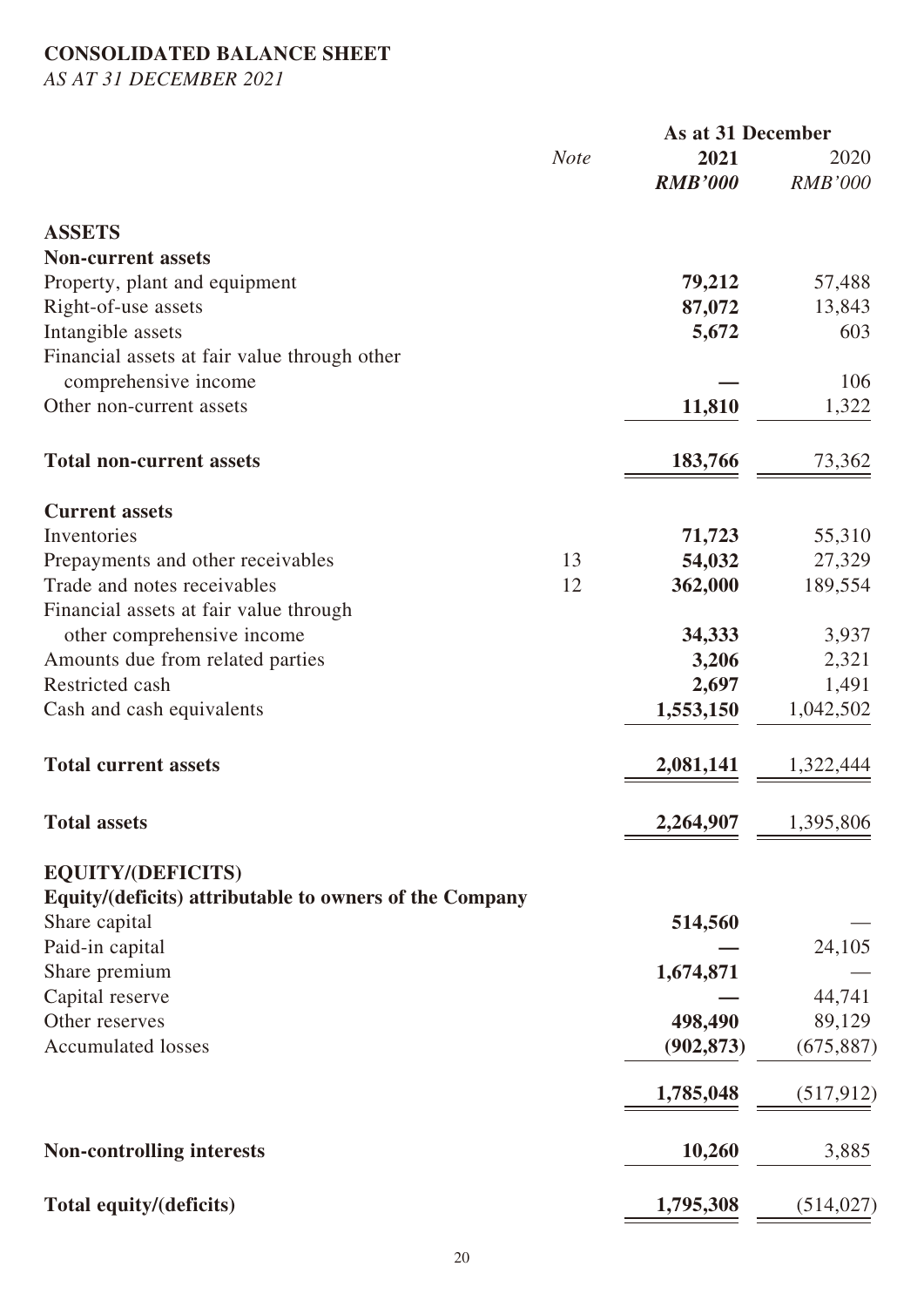# **CONSOLIDATED BALANCE SHEET (CONTINUED)**

*AS AT 31 DECEMBER 2021*

|                                            |             | As at 31 December |                |  |
|--------------------------------------------|-------------|-------------------|----------------|--|
|                                            | <b>Note</b> | 2021              | 2020           |  |
|                                            |             | <b>RMB'000</b>    | <b>RMB'000</b> |  |
| <b>LIABILITIES</b>                         |             |                   |                |  |
| <b>Non-current liabilities</b>             |             |                   |                |  |
| Lease liabilities                          |             | 78,289            | 9,457          |  |
| Financial liabilities of redeemable shares |             |                   | 1,659,214      |  |
| Other non-current liabilities              |             | 26,579            | 48,459         |  |
| <b>Total non-current liabilities</b>       |             | 104,868           | 1,717,130      |  |
| <b>Current liabilities</b>                 |             |                   |                |  |
| Lease liabilities                          |             | 9,282             | 5,233          |  |
| Trade and notes payables                   | 14          | 227,719           | 63,199         |  |
| <b>Contract liabilities</b>                |             | 43,649            | 38,440         |  |
| Other payables and accruals                |             | 83,873            | 84,900         |  |
| Amounts due to related parties             |             |                   | 931            |  |
| Current income tax liabilities             |             | 208               |                |  |
| <b>Total current liabilities</b>           |             | 364,731           | 192,703        |  |
| <b>Total liabilities</b>                   |             | 469,599           | 1,909,833      |  |
| Total equity/(deficits) and liabilities    |             | 2,264,907         | 1,395,806      |  |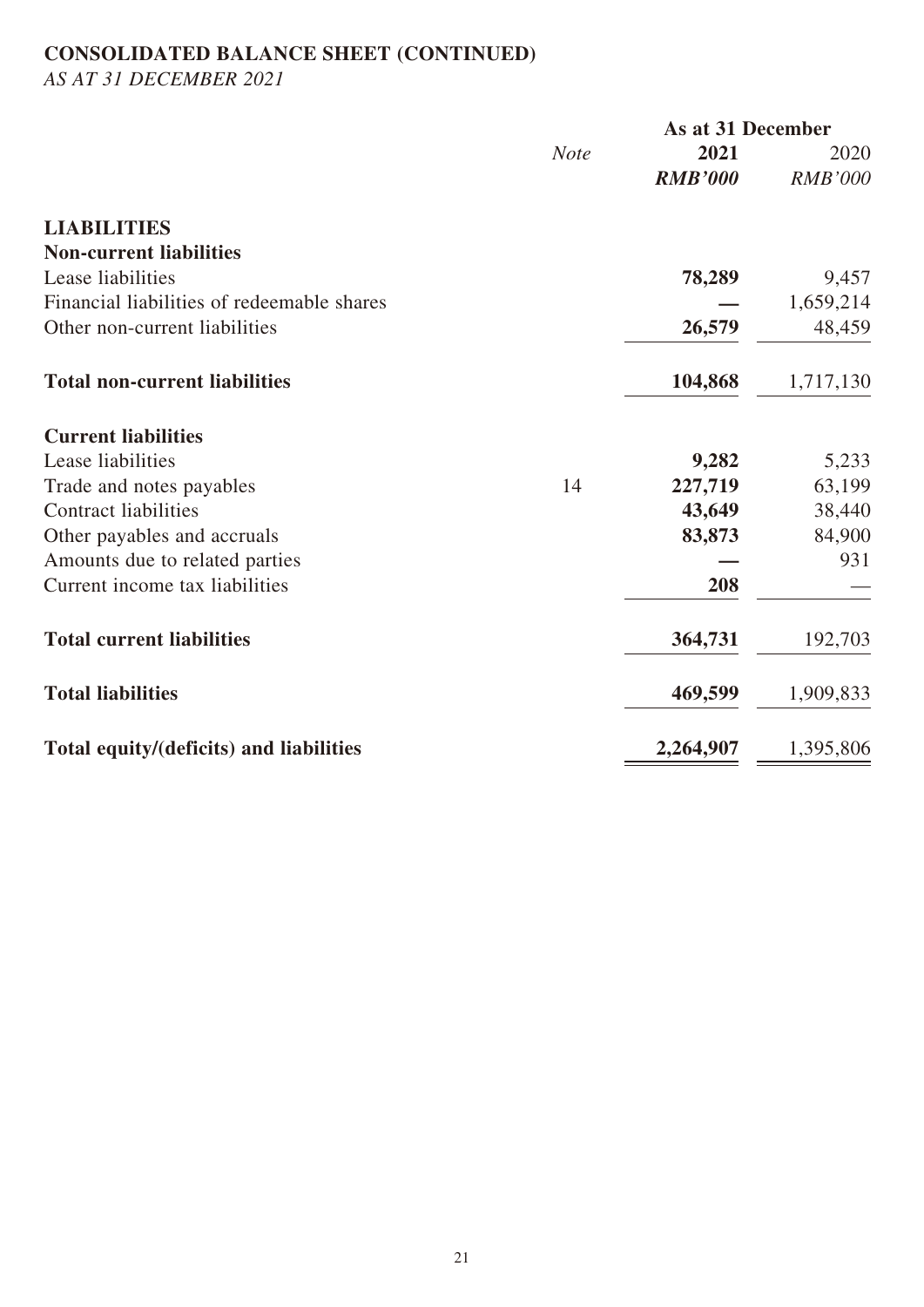## **CONSOLIDATED STATEMENT OF CHANGES IN EQUITY** *FOR THE YEAR ENDED 31 DECEMBER 2021*

|                                                                                                                                                                                                      |                         |                                              |                                           |                                                                 |                                    |                                               |                                | Non-<br>controlling | Total<br>equity/       |
|------------------------------------------------------------------------------------------------------------------------------------------------------------------------------------------------------|-------------------------|----------------------------------------------|-------------------------------------------|-----------------------------------------------------------------|------------------------------------|-----------------------------------------------|--------------------------------|---------------------|------------------------|
|                                                                                                                                                                                                      |                         |                                              |                                           | <b>Attributable to owners of the Company</b>                    |                                    |                                               |                                | interests           | (deficits)             |
|                                                                                                                                                                                                      | <b>Share</b><br>capital | Paid-in<br>capital<br><b>RMB'000 RMB'000</b> | <b>Share</b><br>premium<br><b>RMB'000</b> | Capital<br>reserve                                              | reserves<br><b>RMB'000 RMB'000</b> | Other Accumulated<br>losses<br><b>RMB'000</b> | <b>Total</b><br><b>RMB'000</b> | <b>RMB'000</b>      | <b>RMB'000</b>         |
| Balance at 1 January 2021                                                                                                                                                                            |                         | 24,105                                       |                                           | 44,741                                                          | 89,129                             | (675, 887)                                    | (517, 912)                     | 3,885               | (514, 027)             |
| (Loss)/profit for the year                                                                                                                                                                           |                         |                                              |                                           |                                                                 |                                    | (636,599)                                     | (636,599)                      | 1,475               | (635, 124)             |
| Other comprehensive income<br>— Changes in the fair value of equity<br>investments at fair value through other<br>comprehensive income                                                               |                         |                                              |                                           |                                                                 | 22                                 |                                               | 22                             |                     | 22                     |
| Total other comprehensive income for the year                                                                                                                                                        |                         |                                              |                                           |                                                                 | 22                                 |                                               | 22                             |                     | 22                     |
| Transactions with owners in their capacity<br>as owners<br>— Capital injection<br>- Obligation related to redeemable rights                                                                          | 2,035                   | 2,446                                        | 734,309                                   | 99,689                                                          |                                    |                                               | 838,479                        |                     | 838,479                |
| of shares<br>- Transfer from financial liabilities at<br>amortised cost due to cancellation<br>of redeemable rights<br>- Conversion into a joint stock company<br>- Conversion of share premium into | 26,551                  |                                              |                                           | (100,000)<br>$-1,794,091$<br>$(26,551)$ 1,426,536 $(1,838,521)$ |                                    | 411,985                                       | (100,000)<br>$-1,794,091$      |                     | (100,000)<br>1,794,091 |
| share capital<br>- Share-based payment expenses<br>- Capital injection by non-controlling                                                                                                            | 485,974                 |                                              | (485, 974)                                |                                                                 | 406,967                            |                                               | 406,967                        |                     | 406,967                |
| interests<br>- Disposal of financial assets at fair value<br>through other comprehensive income                                                                                                      |                         |                                              |                                           |                                                                 | 2,372                              | (2,372)                                       |                                | 4,900               | 4,900                  |
| Total transactions with owners in their<br>capacity as owners                                                                                                                                        | 514,560                 |                                              | $(24, 105)$ 1, 674, 871                   | (44, 741)                                                       | 409,339                            |                                               | 409,613 2,939,537              | 4,900               | 2,944,437              |
| Balance at 31 December 2021                                                                                                                                                                          | 514,560                 |                                              | 1,674,871                                 |                                                                 | 498,490                            |                                               | $(902, 873)$ 1,785,048         | 10,260              | 1,795,308              |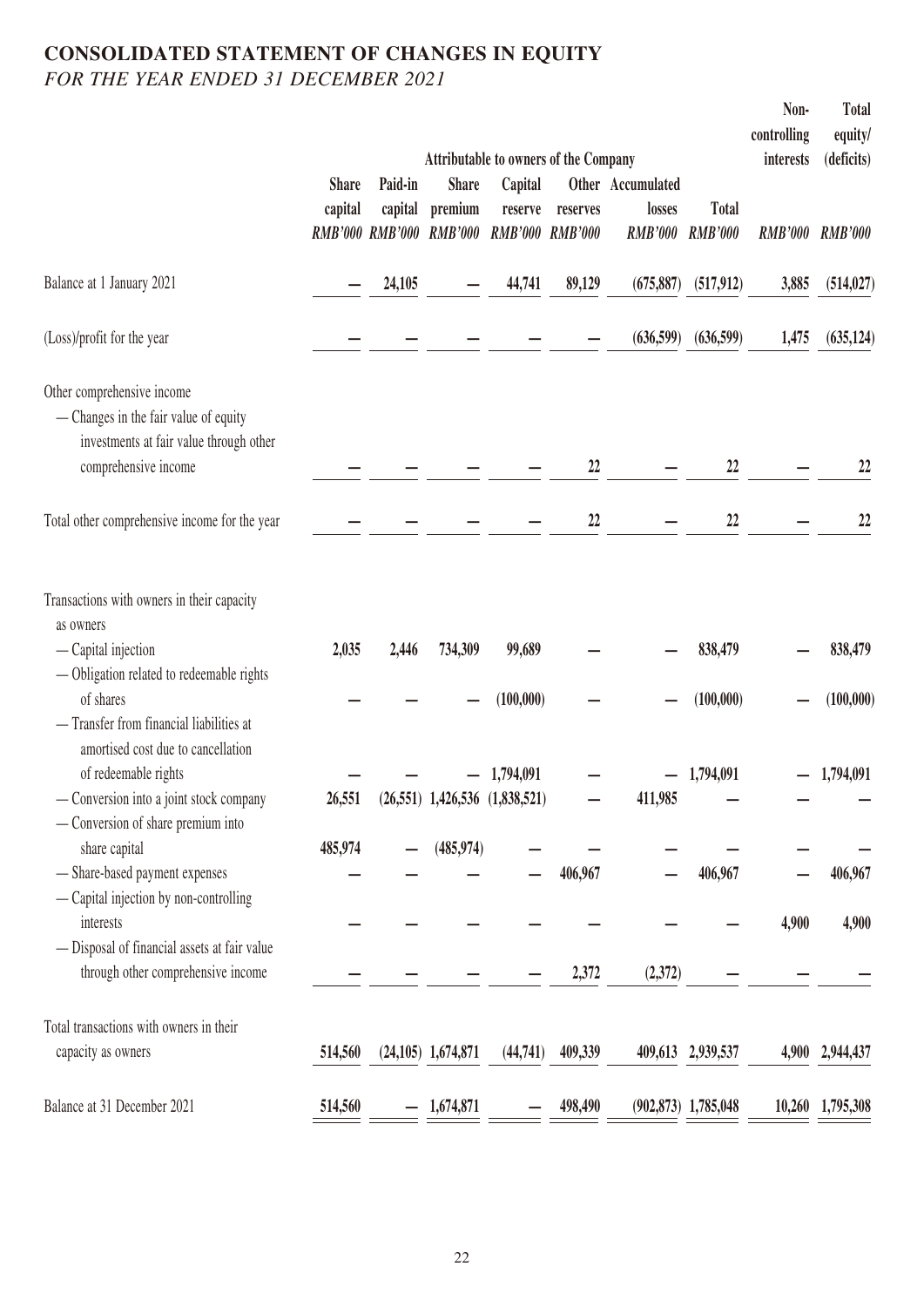## **CONSOLIDATED STATEMENT OF CHANGES IN EQUITY (CONTINUED)** *FOR THE YEAR ENDED 31 DECEMBER 2021*

|                                                  |         |                                       |           |                   |            | Non-<br>controlling | Total      |
|--------------------------------------------------|---------|---------------------------------------|-----------|-------------------|------------|---------------------|------------|
|                                                  |         | Attributable to owners of the Company |           |                   |            | interests           | deficits   |
|                                                  | Paid-in | Capital                               |           | Other Accumulated |            |                     |            |
|                                                  | capital | reserve                               | reserves  | losses            | Total      |                     |            |
|                                                  | RMB'000 | RMB'000                               | RMB'000   | RMB'000           | RMB'000    | RMB'000             | RMB'000    |
| Balance at 1 January 2020                        | 20,872  | 47,208                                | 74,887    | (314, 888)        | (171, 921) | 8,755               | (163, 166) |
| (Loss)/profit for the year                       |         |                                       |           | (360, 999)        | (360, 999) | 364                 | (360, 635) |
| Other comprehensive losses                       |         |                                       |           |                   |            |                     |            |
| - Changes in the fair value of equity            |         |                                       |           |                   |            |                     |            |
| investments at fair value through                |         |                                       |           |                   |            |                     |            |
| other comprehensive income                       |         |                                       | (712)     |                   | (712)      |                     | (712)      |
| Total other comprehensive loss                   |         |                                       |           |                   |            |                     |            |
| for the year                                     |         |                                       | (712)     |                   | (712)      |                     | (712)      |
| Transactions with owners in their                |         |                                       |           |                   |            |                     |            |
| capacity as owners                               |         |                                       |           |                   |            |                     |            |
| - Capital injection                              | 3,233   | 747,533                               |           |                   | 750,766    |                     | 750,766    |
| - Obligation related to redeemable               |         |                                       |           |                   |            |                     |            |
| rights of shares                                 |         | (750,000)                             |           |                   | (750,000)  |                     | (750,000)  |
| - Share-based payment expenses                   |         |                                       | 133,750   |                   | 133,750    |                     | 133,750    |
| - Transactions with non-controlling<br>interests |         |                                       |           |                   |            |                     |            |
|                                                  |         |                                       | (118,796) |                   | (118,796)  | (5,234)             | (124,030)  |
| Total transactions with owners in their          |         |                                       |           |                   |            |                     |            |
| capacity as owners                               | 3,233   | (2,467)                               | 14,954    |                   | 15,720     | (5,234)             | 10,486     |
| Balance at 31 December 2020                      | 24,105  | 44,741                                | 89,129    | (675, 887)        | (517, 912) | 3,885               | (514, 027) |
|                                                  |         |                                       |           |                   |            |                     |            |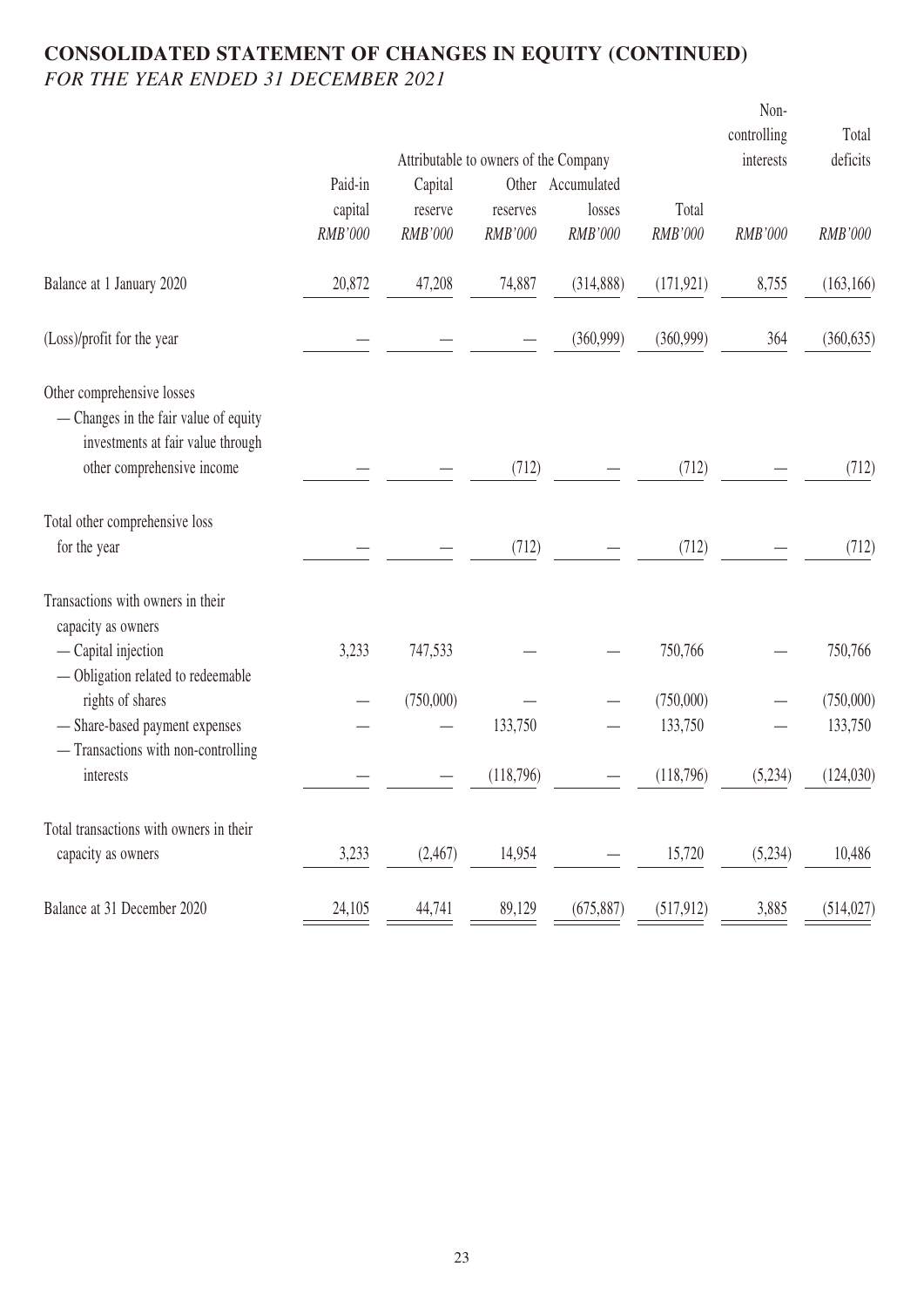# **CONSOLIDATED STATEMENT OF CASH FLOWS**

*FOR THE YEAR ENDED 31 DECEMBER 2021*

|                                                          | <b>Year ended 31 December</b> |                |
|----------------------------------------------------------|-------------------------------|----------------|
|                                                          | 2021                          | 2020           |
|                                                          | <b>RMB'000</b>                | <b>RMB'000</b> |
| <b>Cash flows from operating activities</b>              |                               |                |
| Cash used in operations                                  | (258,791)                     | (182, 643)     |
| Interest received                                        | 24,022                        | 9,449          |
| Income taxes paid                                        | (2,004)                       | (1,011)        |
| Net cash used in operating activities                    | (236,773)                     | (174,205)      |
| <b>Cash flows from investing activities</b>              |                               |                |
| Payments of property, plant and equipment and            |                               |                |
| intangible assets                                        | (52,000)                      | (18,507)       |
| Proceeds from disposal of financial assets at            |                               |                |
| fair value through profit or loss                        | 1,100,000                     |                |
| Payments of financial assets at fair value through       |                               |                |
| profit or loss                                           | (1,100,000)                   |                |
| Payments of financial assets at fair value through other |                               |                |
| comprehensive income                                     |                               | (700)          |
| Proceeds from disposal of financial assets at            |                               |                |
| fair value through other comprehensive income            | 128                           | (26)           |
| Interest received on financial assets at fair            |                               |                |
| value through profit or loss                             | 4,883                         |                |
| Net cash used in investing activities                    | (46,989)                      | (19, 233)      |
| <b>Cash flows from financing activities</b>              |                               |                |
| Capital injection from shareholders                      | 838,479                       | 750,766        |
| Capital injection of subsidiaries from                   |                               |                |
| non-controlling interests                                | 4,900                         |                |
| Acquisition of non-controlling interests                 | (22, 400)                     | (101, 630)     |
| Principal elements of lease payments                     | (10, 828)                     | (6,832)        |
| Payment for listing expenses                             | (9,991)                       |                |
| Payments of financing service expenses                   |                               | (11,995)       |
| Net cash generated from financing activities             | 800,160                       | 630,309        |
| Net increase in cash and cash equivalents                | 516,398                       | 436,871        |
| Cash and cash equivalents at beginning of the year       | 1,042,502                     | 605,631        |
| <b>Exchange losses on cash and cash equivalents</b>      | (5,750)                       |                |
| Cash and cash equivalents at the end of the year         | 1,553,150                     | 1,042,502      |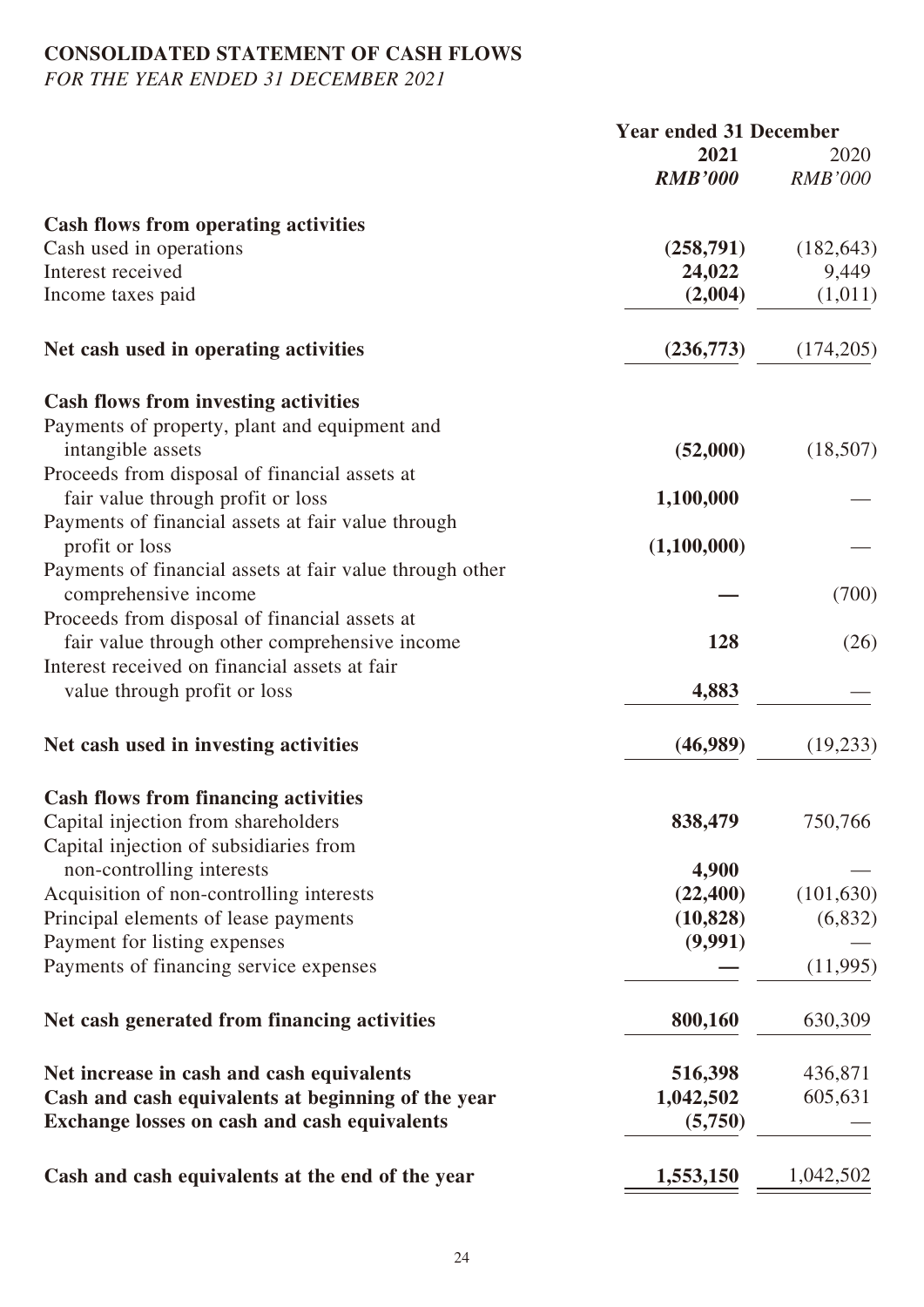## **NOTES TO THE FINANCIAL STATEMENTS**

#### **1 General information of the Group**

Qingdao AInnovation Technology Group Co., Ltd. (the "**Company**", formerly known as "**Shenzhen AInnovation Technology Co., Ltd.**") was incorporated in the People's Republic of China (the "**PRC**") on 6 February 2018 as a limited liability company. On 19 May 2021, the Company changed the type of enterprise from a limited liability company to a joint stock company. The address of the Company's registered office is Room 501, Block A, Haier International Plaza, No. 939 Zhenwu Road, Economic Development Zone, Jimo District, Qingdao, Shandong, PRC.

The Company and its subsidiaries (collectively, the "**Group**") conduct research and development and sells Artificial Intelligence based software and hardware technology solutions in China.

The Company's shares have been listed on the Main Board of The Stock Exchange of Hong Kong Limited since 27 January 2022.

These consolidated financial statements are presented in Renminbi ("**RMB**") unless otherwise stated.

#### **2 Summary of significant accounting policies**

The principal accounting policies applied in the preparation of the consolidated financial statements are set out below. These policies have been consistently applied to all the years presented, unless otherwise stated.

#### *2.1 Basis of preparation*

The consolidated financial statements of the Group have been prepared in accordance with International Financial Reporting Standards ("**IFRSs**") and disclosure requirements of the Hong Kong Companies Ordinance Cap. 622. The consolidated financial statements have been prepared under the historical cost basis, except for certain financial assets and liabilities that are measured at fair value.

The preparation of the consolidated financial statements in conformity with IFRSs requires the use of certain critical accounting estimates. It also requires management to exercise its judgment in the process of applying the Group's accounting policies. The areas involving a higher degree of judgment or complexity, or areas where assumptions and estimates are significant to the consolidated financial statements will be disclosed in the 2021 annual report.

- 2.1.1 Changes in accounting policies and disclosures
	- (a) New and amended standards adopted by the Group

The group has applied the following amendments for the first time for their annual reporting period commencing 1 January 2021:

Amendments to IFRS 9, IAS 39, IFRS 7, IFRS 4 and IFRS 16

Interest Rate Benchmark Reform — Phase 2

The amendments listed above did not have any impact on the amounts recognized in prior periods and are not expected to significantly affect the current or future periods.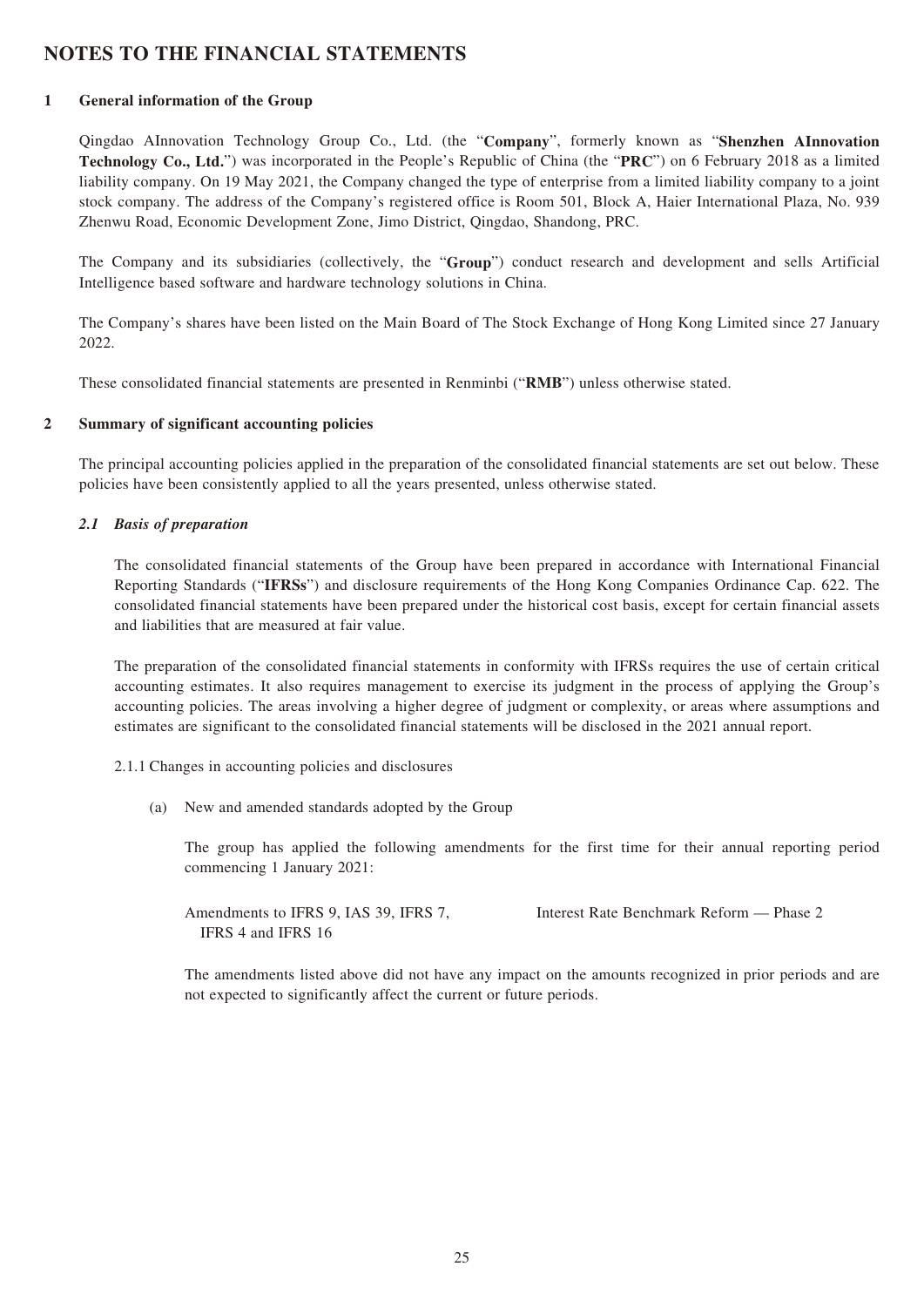#### (b) New standards and interpretations not yet adopted

Certain new accounting standards, amendments to accounting standards and interpretations have been published that are not mandatory for the annual reporting period commencing from 1 January 2021 and have not been early adopted by the Group. These standards, amendments or interpretations are not expected to have a material impact on the Group in the current or future reporting periods and on foreseeable future transactions.

The following new standards, amendments to standards and interpretations have been issued but are not effective and have not been early adopted by the Group:

| <b>Standards</b>                                     | <b>Key requirements</b>                                                                                      | <b>Effective for accounting</b><br>periods beginning on or after |
|------------------------------------------------------|--------------------------------------------------------------------------------------------------------------|------------------------------------------------------------------|
| Annual Improvements to IFRS<br>Standards 2018-2020   |                                                                                                              | 1 January 2022                                                   |
| Amendments to IAS 16                                 | Property, Plant and Equipment:<br>Proceeds before intended use                                               | 1 January 2022                                                   |
| Amendments to IFRS 3                                 | Reference to the Conceptual<br>Framework                                                                     | 1 January 2022                                                   |
| Amendments to IAS 37                                 | Onerous Contracts – Cost of Fulfilling<br>a Contract                                                         | 1 January 2022                                                   |
| Amendments to IAS 1                                  | Classification of liabilities as current<br>or non-current                                                   | 1 January 2023                                                   |
| <b>IFRS 17</b>                                       | <b>Insurance Contracts</b>                                                                                   | 1 January 2023                                                   |
| Amendments to IAS 1 and IFRS<br>Practice Statement 2 | Disclosure of Accounting Policies                                                                            | 1 January 2023                                                   |
| Amendments to IAS 8                                  | Definition of Accounting Estimates                                                                           | 1 January 2023                                                   |
| Amendments to IAS 12                                 | Deferred Tax related to Assets and<br>Liabilities arising from a Single<br>Transaction                       | 1 January 2023                                                   |
| Amendments to IFRS 17<br>and IFRS 9                  | Initial Application of IFRS 17 and<br>IFRS 9 - Comparative Information                                       | 1 January 2023                                                   |
| Amendments to IFRS 10 and<br><b>IAS 28</b>           | Sale or Contribution of Assets between To be determined<br>an Investor and its Associate or Joint<br>Venture |                                                                  |

The Group has already commenced an assessment of the impact of these new or revised standards and amendments, which are relevant to the Group's operations. According to the preliminary assessment made by the directors, no significant impact on the financial performance and positions of the Group is expected when they become effective. The Group does not expect to adopt these new standards and amendments until their effective dates.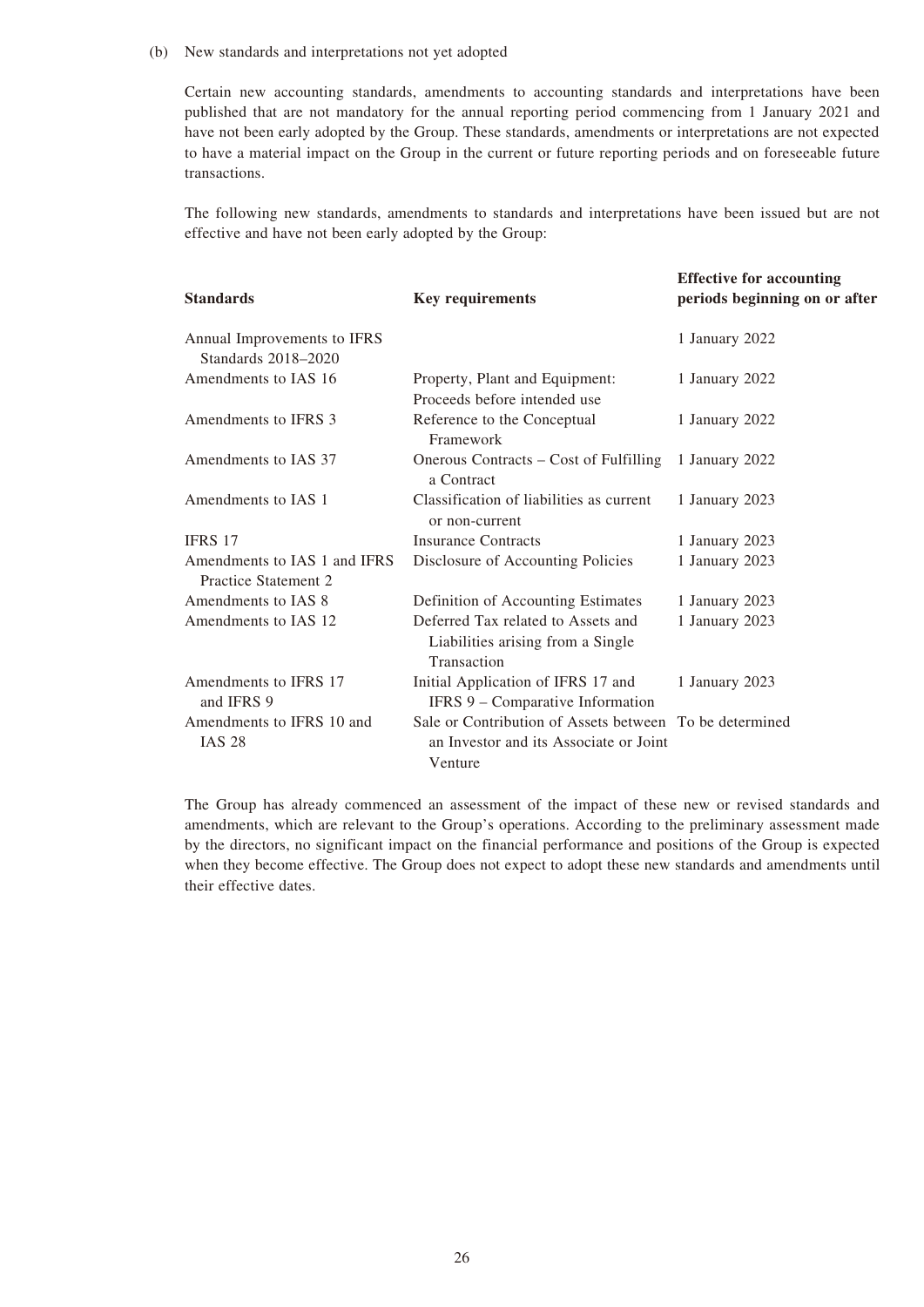#### **3 Segment information**

The executive director of the Company has been identified as the chief operating decision-maker of the Group who reviews the Group's internal reporting in order to assess performance of the Group on a regular basis and allocate resources.

The revenue of the Group are primarily derived from artificial intelligence service, so no operating segment information is presented.

No geographical segment information is presented as all the revenue and operating losses of the Group are derived within PRC and all the operating assets of the Group are located in the PRC, which is considered as one geographic location with similar risks and returns.

Revenue from customers contributing over 10% of the total revenue of the Group in 2021 and 2020 is as follows:

|            |                | <b>Year ended 31 December</b> |  |
|------------|----------------|-------------------------------|--|
|            | 2021           | 2020                          |  |
|            | <b>RMB'000</b> | <i>RMB'000</i>                |  |
| Customer A | ∗              | 53,645                        |  |
| Customer B | 87,545         | $\ast$                        |  |

\* Less than 10%

#### **4 Revenue**

An analysis of revenue is as follows:

|                                  | <b>Year ended 31 December</b> |                |
|----------------------------------|-------------------------------|----------------|
|                                  | 2021                          | 2020           |
|                                  | <b>RMB'000</b>                | <b>RMB'000</b> |
| Point in time                    |                               |                |
| -Sales of products and solutions | 846,411                       | 451,726        |
| Over time                        |                               |                |
| — Services of data solutions     | 14,757                        | 10,598         |
|                                  | 861,168                       | 462,324        |

#### **5 Other income**

|                                 | <b>Year ended 31 December</b> |                |
|---------------------------------|-------------------------------|----------------|
|                                 | 2021                          | 2020           |
| <b>RMB'000</b>                  |                               | <i>RMB'000</i> |
| 28,067<br>Government grants (i) |                               | 34,952         |

(i) Government grants provided to the Group mainly related to financial subsidy from the local government in the PRC.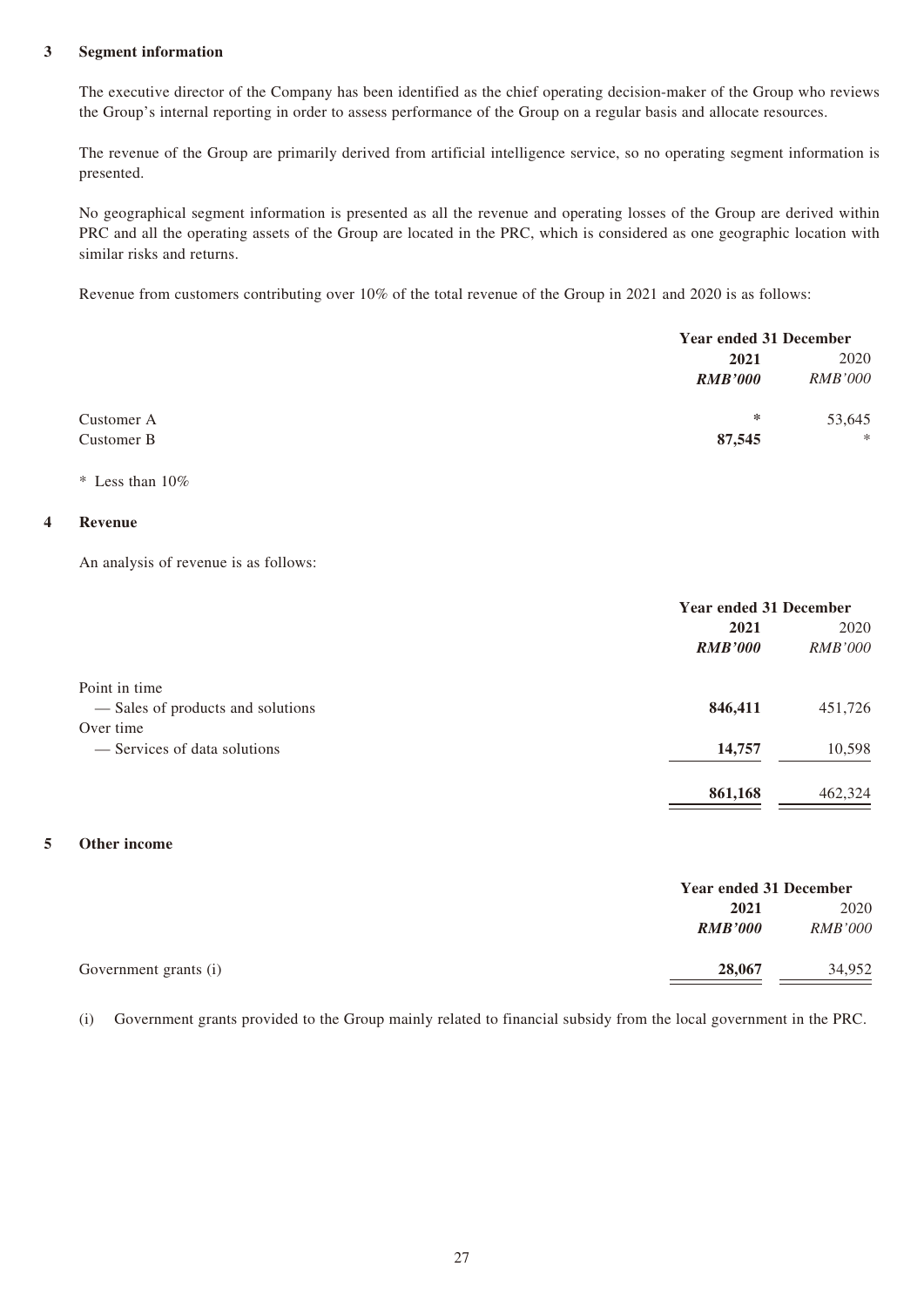|                            | <b>Year ended 31 December</b> |                |
|----------------------------|-------------------------------|----------------|
|                            | 2021                          | 2020           |
|                            | <b>RMB'000</b>                | <i>RMB'000</i> |
| Interests received on FVPL | 4,883                         |                |
| Foreign exchange losses    | (5,750)                       |                |
| Donation                   | (400)                         | (277)          |
| Others                     | 223                           | (13)           |
|                            | (1,044)                       | (290)          |

#### **7 Expenses by nature**

|                                               | <b>Year ended 31 December</b> |                |
|-----------------------------------------------|-------------------------------|----------------|
|                                               | 2021                          | 2020           |
|                                               | <b>RMB'000</b>                | <b>RMB'000</b> |
| Employee benefit expenses                     | 590,937                       | 311,710        |
| Material costs                                | 422,807                       | 228,160        |
| Subcontracting costs                          | 327,763                       | 146,621        |
| Listing expenses                              | 51,500                        |                |
| Depreciation of property, plant and equipment | 24,223                        | 15,801         |
| Service fee                                   | 10,814                        | 19,368         |
| Depreciation of right-of-use assets           | 9,260                         | 6,834          |
| Marketing expenses                            | 8,321                         | 7,984          |
| Rental and property management expenses       | 7,452                         | 3,111          |
| Travelling expenses                           | 6,950                         | 8,047          |
| Recruiting and training expenses              | 3,505                         | 2,539          |
| Amortisation of intangible assets             | 700                           | 207            |
| Auditors' remuneration — audit services       | 3,000                         | 212            |
| Other expenses                                | 19,743                        | 14,243         |
|                                               | 1,486,975                     | 764,837        |

#### **8 Finance costs and income**

|                                                             | <b>Year ended 31 December</b> |                |
|-------------------------------------------------------------|-------------------------------|----------------|
|                                                             | 2021                          | 2020           |
|                                                             | <b>RMB'000</b>                | <i>RMB'000</i> |
| Finance costs:                                              |                               |                |
| Finance costs of financial liabilities of redeemable shares | (34, 877)                     | (82, 406)      |
| Interest expenses on lease liabilities                      | (1,220)                       | (705)          |
| Total finance costs                                         | (36,097)                      | (83, 111)      |
| Finance income:                                             |                               |                |
| Interest income from bank deposits                          | 24,022                        | 9,449          |
| Finance costs and income — net                              | (12,075)                      | (73, 662)      |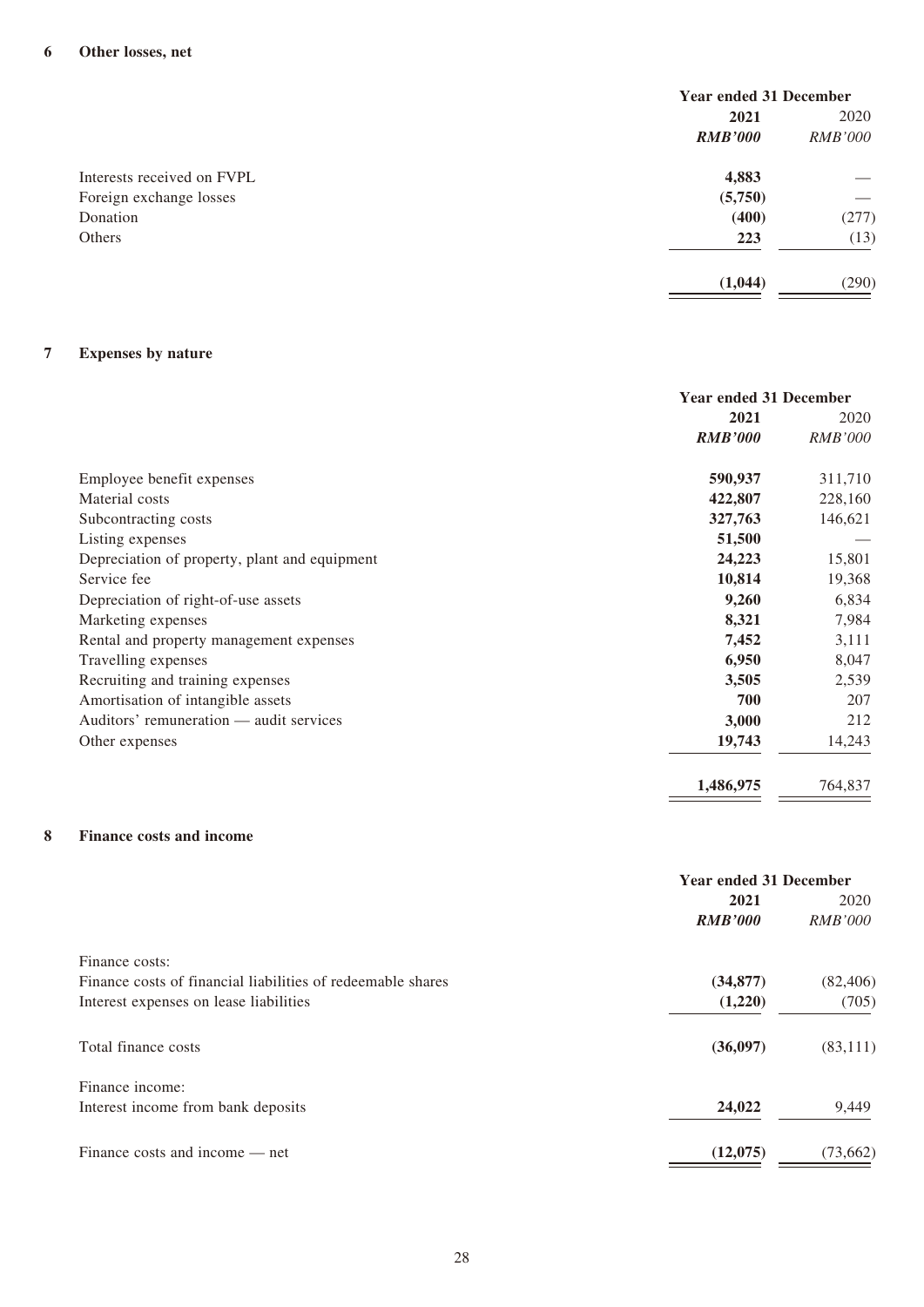#### **9 Income tax expense**

The amount of income tax charged to the consolidated statement of comprehensive income represents:

|                                     |                | <b>Year ended 31 December</b> |  |
|-------------------------------------|----------------|-------------------------------|--|
|                                     | 2021           | 2020                          |  |
|                                     | <b>RMB'000</b> | <i>RMB'000</i>                |  |
| Current tax on profits for the year | 208            | 172                           |  |
| Deferred income tax                 |                |                               |  |
| Income tax expense                  | 208            | 172                           |  |

The difference between the actual income tax expense charged to the consolidated statement of comprehensive income and the amounts which would result from applying the enacted tax rates to loss before taxation can be reconciled as follows:

|                                                                                  | <b>Year ended 31 December</b> |                |
|----------------------------------------------------------------------------------|-------------------------------|----------------|
|                                                                                  | 2021                          | 2020           |
|                                                                                  | <b>RMB'000</b>                | <i>RMB'000</i> |
| Loss before taxation                                                             | (634, 916)                    | (360, 463)     |
| Tax calculated at tax rates applicable to profits of the respective subsidiaries | (158, 729)                    | (90, 116)      |
| Preferential tax of certain subsidiaries                                         | 14,283                        | 12,606         |
| Expenses not deductible for tax purposes                                         | 107,839                       | 53,632         |
| Super deductions from research and development expenditures                      | (19,282)                      | (11,969)       |
| Utilisation of the tax losses unrecognized previously                            | (1,079)                       |                |
| Temporary difference for which no deferred tax asset was recognized              | 14,674                        | 4,891          |
| Tax losses for which no deferred tax asset was recognized                        | 42,502                        | 31,128         |
| Income tax expense                                                               | 208                           | 172            |

The Group's subsidiaries in the PRC are subject to the PRC corporate income tax at a rate of 25% on estimated assessable profits.

AInnovation (Beijing) Technology Co., Ltd. had been recognized as the High New Tech Enterprises since 2019. AInnovation (Guangzhou) Technology Co., Ltd., AInnovation (Hefei) Technology Co., Ltd. and AInnovation (Chongqing) Technology Co., Ltd. had been recognized as the High New Tech Enterprises since 2020. AInnovation (Qingdao) Technology Co., Ltd. had been recognized as the High New Tech Enterprises since 2021. According to the tax incentives of the Corporate Income Tax Law of the People's Republic of China (the "**CIT Law**") for High New Tech Enterprises, these companies are subject to a reduced corporate income tax rate of 15% for three years commencing from the years when these companies are recognized as High New Tech Enterprises.

#### **10 Dividends**

No dividend has been paid or declared by the Company or companies comprising the Group during the reporting periods.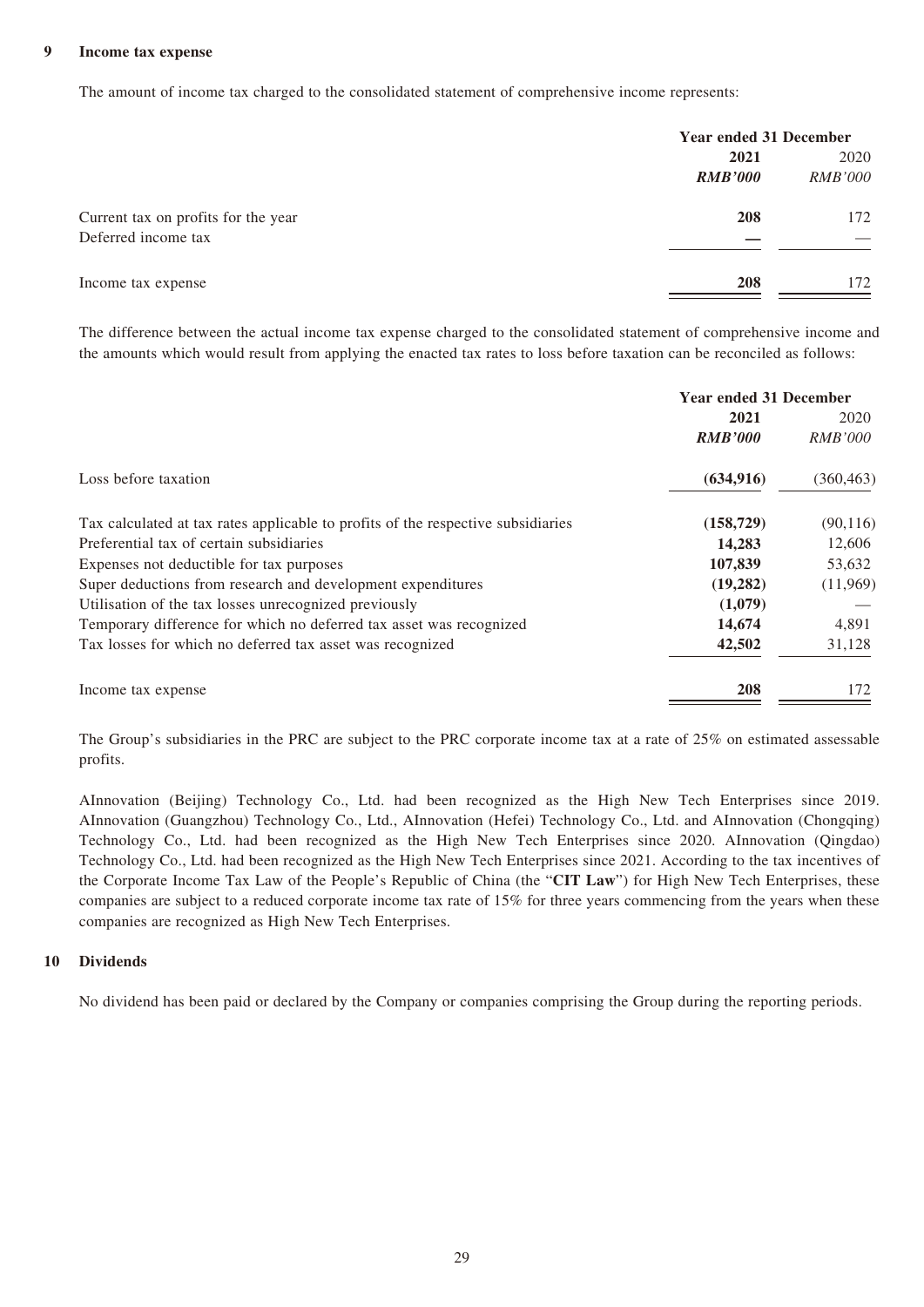#### **11 Loss per share**

#### *(a) Basic loss per share*

Basic loss per share is calculated by dividing the loss attributable to the owners of the Company by the weighted average number of shares in issue or deemed to be in issue during the reporting periods. The weighted average number of ordinary shares deemed in issue before the conversion into a joint stock company was determined as assuming that:

- (1) The Redeemable Shares were treated as treasury share before the cancellation of redeemable rights. So, the related capital was deducted from the paid-in capital before the cancellation of redeemable rights for the purpose of calculating the number of ordinary shares deemed in issue;
- (2) The remaining paid-in capital had been fully converted into number of ordinary shares deemed in issue at the same conversion ratio of 1:1 as upon transformation into joint stock company;
- (3) The above number of ordinary shares had been further retrospectively adjusted for the effect of shares conversion from share premium into share capital at the conversion ratio of 1:17.

|                                                                          | <b>Year ended 31 December</b> |                |
|--------------------------------------------------------------------------|-------------------------------|----------------|
|                                                                          | 2020<br>2021                  |                |
|                                                                          | <b>RMB'000</b>                | <i>RMB'000</i> |
| Loss from continuing operation attributable to the owners of the Company | (636, 599)                    | (360, 999)     |
| Weighted average number of ordinary shares in issue ('000)               | 444,903                       | 241,859        |
| Basic loss per share (RMB)                                               | (1.43)                        | (1.49)         |

The calculation of weighted average number of ordinary shares in issue is issued as below:

|                                                                                                                                                       | <b>Year ended 31 December</b> |         |
|-------------------------------------------------------------------------------------------------------------------------------------------------------|-------------------------------|---------|
|                                                                                                                                                       | 2021                          | 2020    |
|                                                                                                                                                       | $\bm{v}$                      | 000'    |
| Weighted average amount of paid-in capital/share capital<br>Less: Weighted average amount of Redeemable Shares in paid-in capital                     | 27,224                        | 21,459  |
| before the cancellation of redeemable rights                                                                                                          | (2,507)                       | (8,022) |
| Weighted average amount of remaining paid-in capital/share capital                                                                                    | 24,717                        | 13,437  |
| Weighted average number of ordinary shares in issue at the conversion<br>ratio of 1:1<br>Add: Shares conversion from share premium into share capital | 24,717                        | 13,437  |
| at the conversion ratio of $1:17$                                                                                                                     | 420,186                       | 228,422 |
| Weighted average number of ordinary shares in issue ('000)                                                                                            | 444,903                       | 241,859 |

#### *(b) Diluted loss per share*

As the Group incurred losses for the reporting periods, the potential ordinary shares were not included in the calculation of diluted loss per share as their inclusion would be anti-dilutive. Accordingly, diluted loss per share for the reporting periods are the same as basic loss per share of the respective year.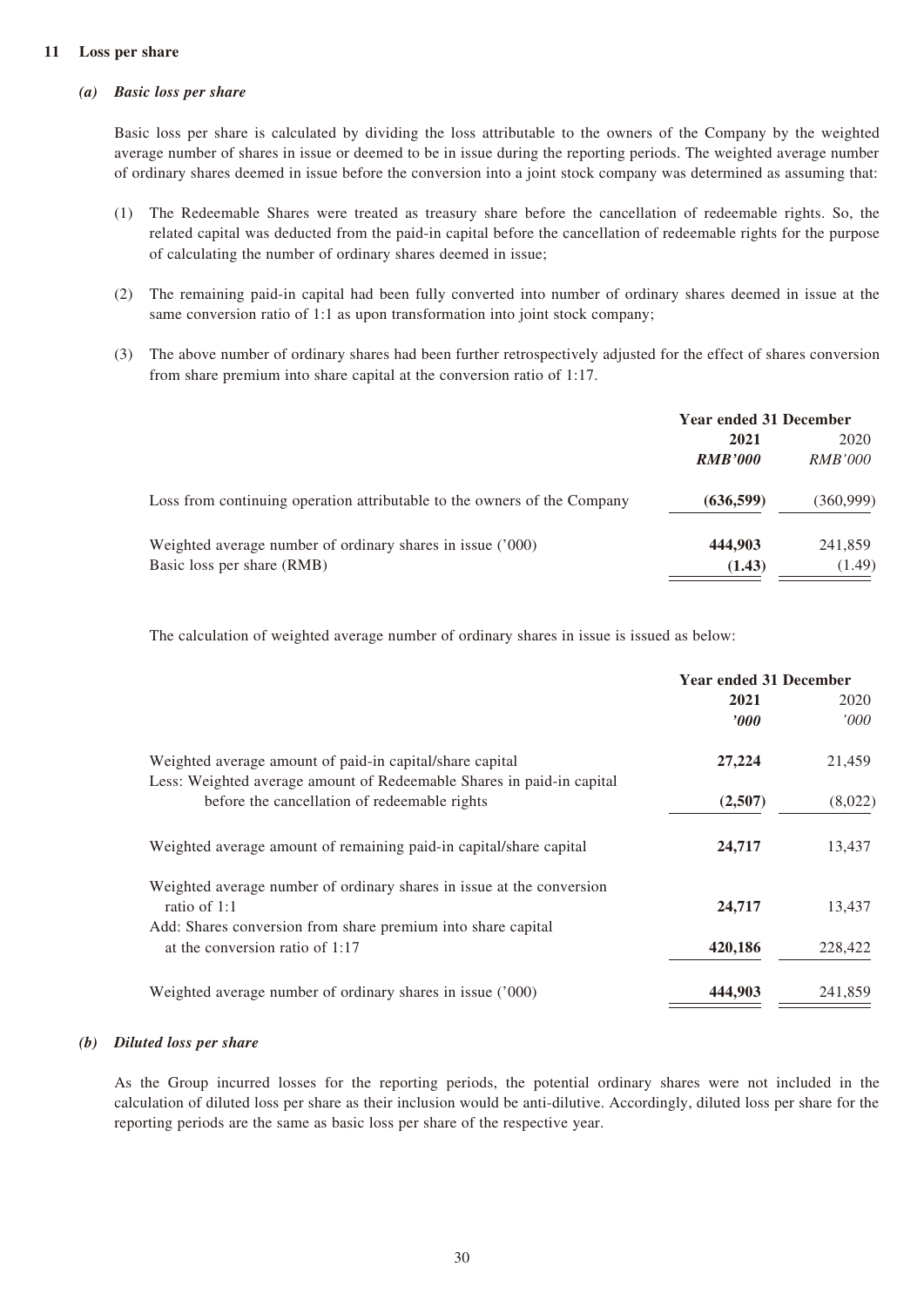|                                | As at 31 December |                |
|--------------------------------|-------------------|----------------|
|                                | 2021              | 2020           |
|                                | <b>RMB'000</b>    | <b>RMB'000</b> |
| Accounts receivable            | 406,271           | 213,487        |
| Less: Provision for impairment | (49, 150)         | (25, 144)      |
|                                | 357,121           | 188,343        |
| Notes receivables              | 4,879             | 1,211          |
|                                | 362,000           | 189,554        |

As at 31 December 2021 and 2020, notes receivables were bank acceptance notes aged less than six months.

The majority of the Group's receivables are with credit term mostly from 30 days to 180 days. As at 31 December 2021 and 2020, the aging analysis of the trade receivables based on the recognition date of the gross trade receivables at the respective reporting dates are as follows:

|                       | As at 31 December |                |
|-----------------------|-------------------|----------------|
|                       | 2021              | 2020           |
|                       | <b>RMB'000</b>    | <b>RMB'000</b> |
| Accounts receivable   |                   |                |
| Less than 3 months    | 255,302           | 123,602        |
| 3 months to 6 months  | 54,881            | 39,531         |
| 6 months to 12 months | 62,048            | 33,238         |
| 1 year to 2 years     | 22,979            | 17,116         |
| 2 years to 3 years    | 11,061            |                |
|                       | 406,271           | 213,487        |

The movements in provision for impairment of trade receivables are as follows:

|                              | As at 31 December |                |
|------------------------------|-------------------|----------------|
|                              | 2021              |                |
|                              | <b>RMB'000</b>    | <i>RMB'000</i> |
| At the beginning of the year | 25,144            | 6,351          |
| Provisions                   | 24,006            | 18,812         |
| Written-off                  |                   | (19)           |
| At the end of the year       | 49,150            | 25,144         |

For the trade receivables, the Group has assessed the expected credit losses by taking into account historical default rates, existing market conditions and forward-looking information. Based on the assessment, the creation and reversal for impaired receivables have been included in the net impairment losses on financial assets. Amounts charged to allowance account are written off when there is no expectation of receiving the receivables.

The Group's trade receivables were denominated in RMB.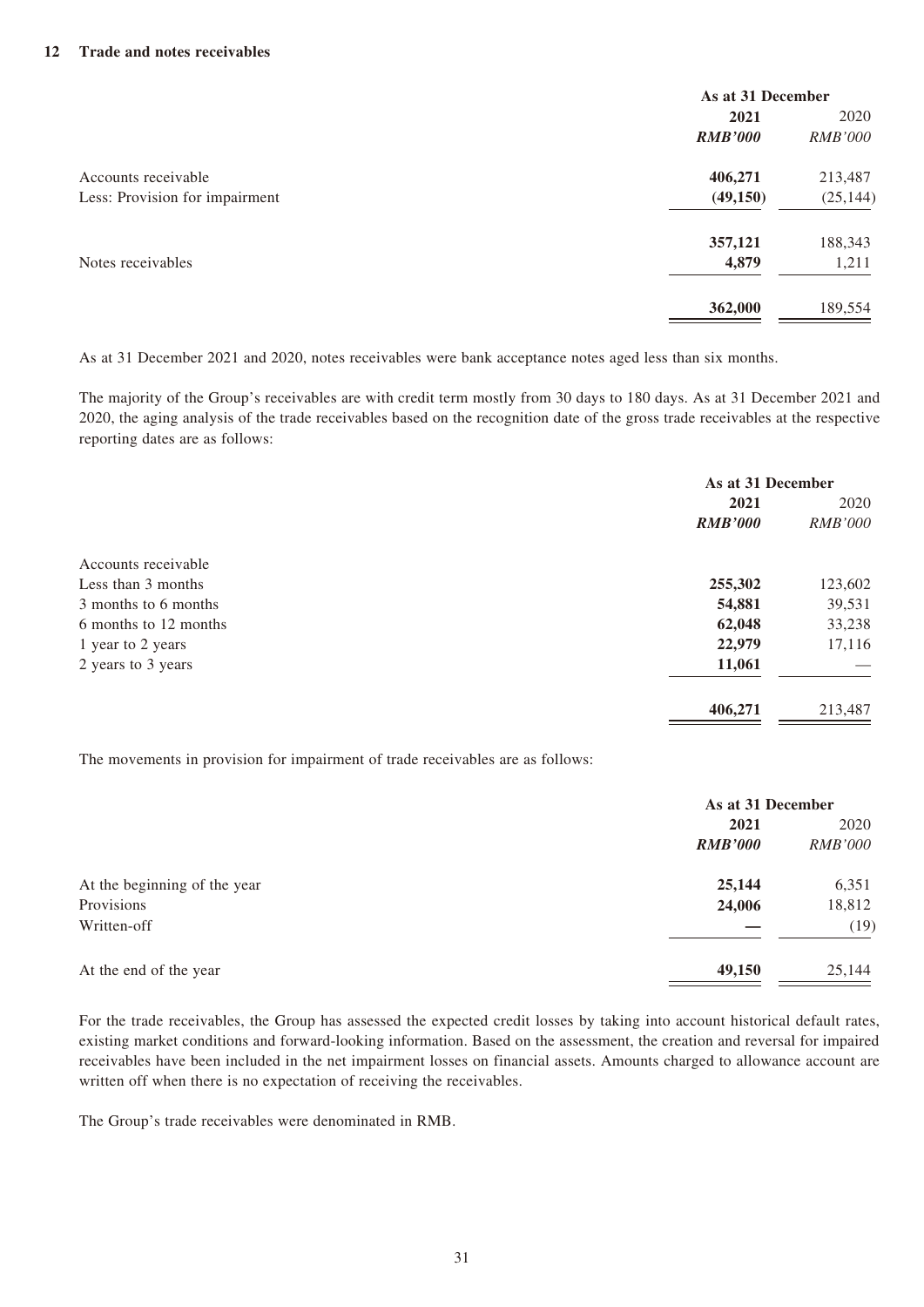|                                     | As at 31 December |                |
|-------------------------------------|-------------------|----------------|
|                                     | 2021              | 2020           |
|                                     | <b>RMB'000</b>    | <i>RMB'000</i> |
| Recoverable value-added tax ("VAT") | 18,997            | 16,722         |
| Prepayments to vendors              | 22,505            | 5,422          |
| Deposits                            | 4,663             | 1,955          |
| Recoverable income tax              | 2,539             | 536            |
| Others                              | 5,328             | 2,694          |
|                                     | 54,032            | 27,329         |

The carrying amounts of other receivables approximate their fair values.

#### **14 Trade and notes payables**

|                  |                | As at 31 December |  |
|------------------|----------------|-------------------|--|
|                  | 2021           | 2020              |  |
|                  | <b>RMB'000</b> | <b>RMB'000</b>    |  |
| Accounts payable | 222,086        | 62,574            |  |
| Notes payable    | 5,633          | 625               |  |
|                  | 227,719        | 63,199            |  |

As at 31 December 2021 and 2020, the aging analyses of the trade and notes payables based on transaction date were as follows:

|                               | As at 31 December |                |
|-------------------------------|-------------------|----------------|
|                               | 2021              | 2020           |
|                               | <b>RMB'000</b>    | <b>RMB'000</b> |
| Within 3 months               | 161,929           | 47,200         |
| Between 3 months and 6 months | 34,947            | 2,199          |
| Between 6 months and 1 year   | 28,144            | 10,940         |
| Between 1 year and 2 years    | 2,465             | 2,860          |
| Between 2 year and 3 years    | 234               |                |
|                               | 227,719           | 63,199         |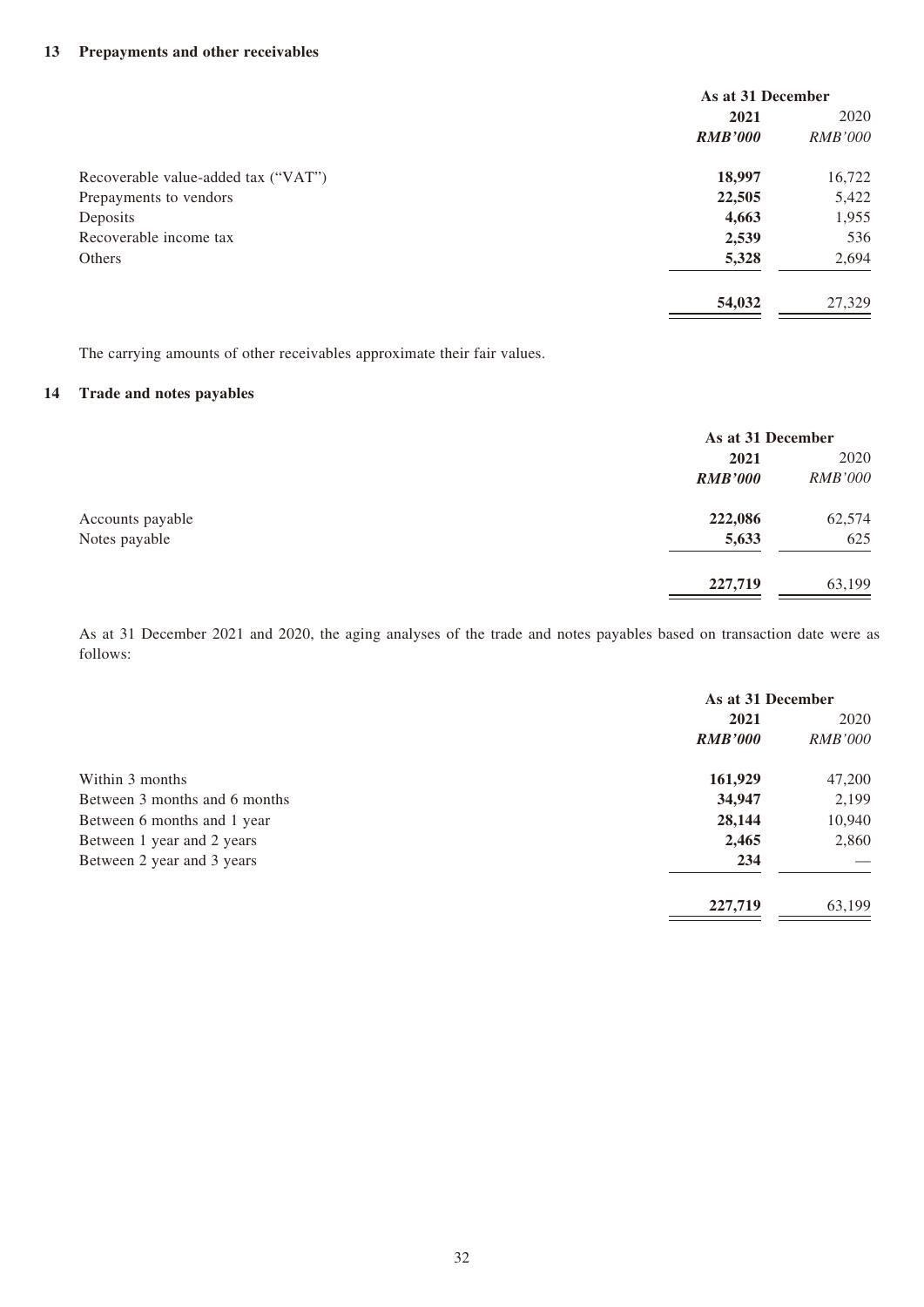# **DEFINITIONS**

| "Audit Committee"                                               | audit committee of the Board                                                                                                                                                                                                            |
|-----------------------------------------------------------------|-----------------------------------------------------------------------------------------------------------------------------------------------------------------------------------------------------------------------------------------|
| "Board" or "Board of Directors"                                 | the board of directors of our Company                                                                                                                                                                                                   |
| "China" or "PRC"                                                | the People's Republic of China, but for the purpose of this<br>announcement only, do not apply to Hong Kong, the Special<br>Administrative Region of Macau and Taiwan                                                                   |
| "Company" or "our Company" or "the Company" or<br>"AInnovation" | Qingdao AInnovation Technology Group Co., Ltd (青島創新奇<br>智科技集團股份有限公司), which was established with limited<br>liabilities under the laws of the PRC on 6 February 2018 and<br>converted into a joint stock limited company on 19 May 2021 |
| "Director(s)"                                                   | the director(s) of our Company                                                                                                                                                                                                          |
| "Group" or "our Group" or "we" or "us"                          | our Company and our subsidiaries                                                                                                                                                                                                        |
| "H Share(s)"                                                    | overseas-listed shares in the share capital of our Company, with<br>a nominal value of RMB1.00 each, which are to be traded in<br>Hong Kong dollars and are listed and permitted to be traded on<br>the Stock Exchange                  |
| "HK\$" or "Hong Kong Dollars"                                   | Hong Kong dollars and cents respectively, the lawful currency<br>of Hong Kong                                                                                                                                                           |
| "Hong Kong" or "HK"                                             | the Hong Kong Special Administrative Region of the PRC                                                                                                                                                                                  |
| "Listing Date"                                                  | the date, on which the H Shares are listed on the Stock<br>Exchange and from which dealings in the Shares are permitted<br>to commence on the Stock Exchange, i.e. 27 January 2022                                                      |
| "Listing Rule"                                                  | The Rules Governing the Listing of Securities on the Stock<br>Exchange, as amended, supplemented, or otherwise modified<br>from time to time                                                                                            |
| "Prospectus"                                                    | the Prospectus of the Company dated 17 January 2022                                                                                                                                                                                     |
| "RMB" or "Renminbi"                                             | the lawful currency of the PRC                                                                                                                                                                                                          |
| "Stock Exchange"                                                | The Stock Exchange of Hong Kong Limited                                                                                                                                                                                                 |
| "Supervisor(s)"                                                 | the supervisor(s) of our Company                                                                                                                                                                                                        |
| $``\%"$                                                         | percent                                                                                                                                                                                                                                 |